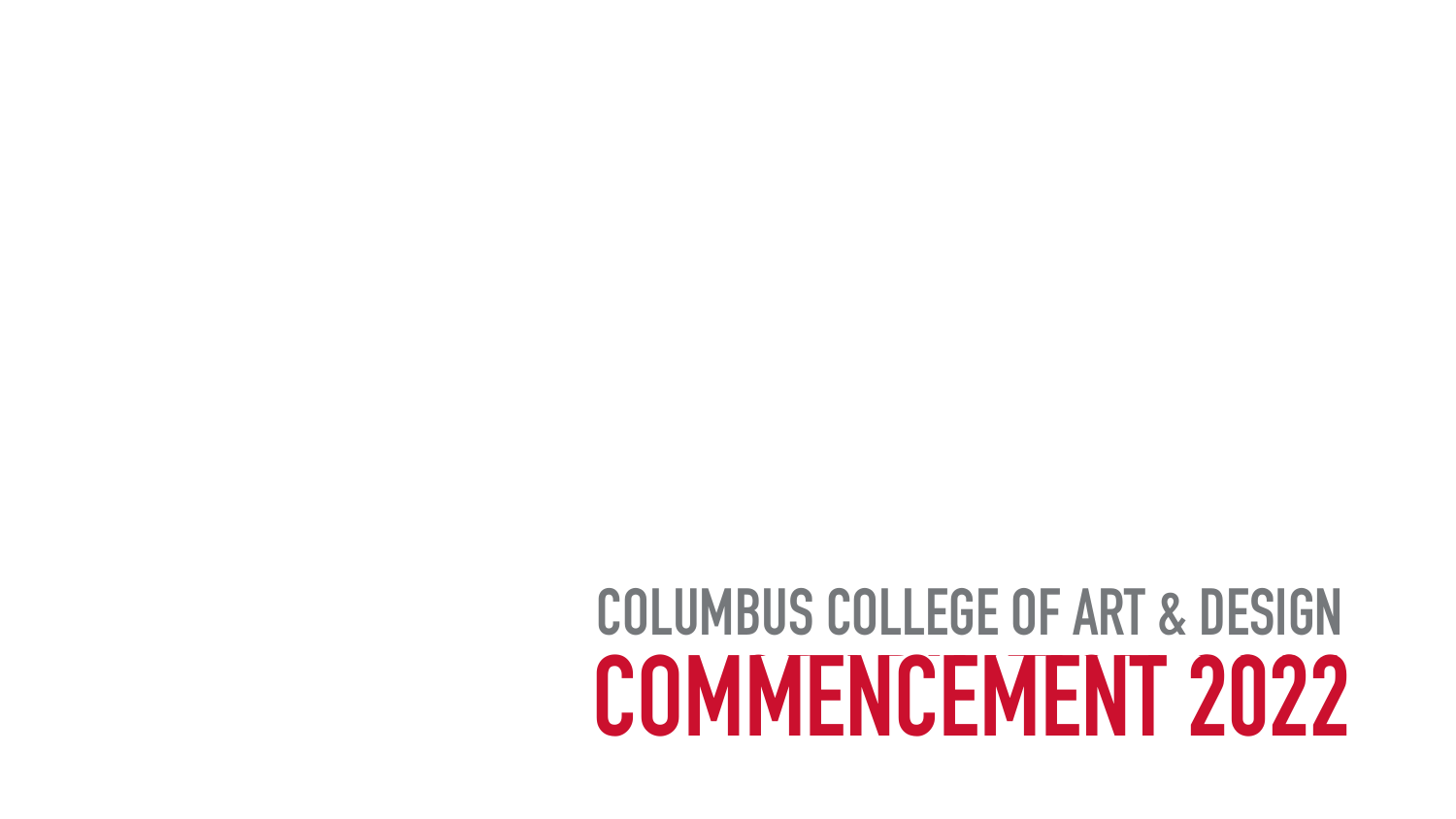#### **SPEAKERS**

*The speakers for CCAD's Commencement on May 14, 2022 are (listed in order of appearance):* 

**Jeni Britton,** Board of Trustees, Chair

**Dr. Melanie Corn,** President

**Carmen Ostermann,** MFA in Visual Arts

**River Berry,** BFA in Studio Art with an Emphasis in the History of Art & Visual Culture and Vice President, Student Government Association

**Julie Taggart,** Provost

**Paula Scher,** Principal, Pentagram

**Athena Sanders,** Associate Vice President for Student Affairs & Dean of Students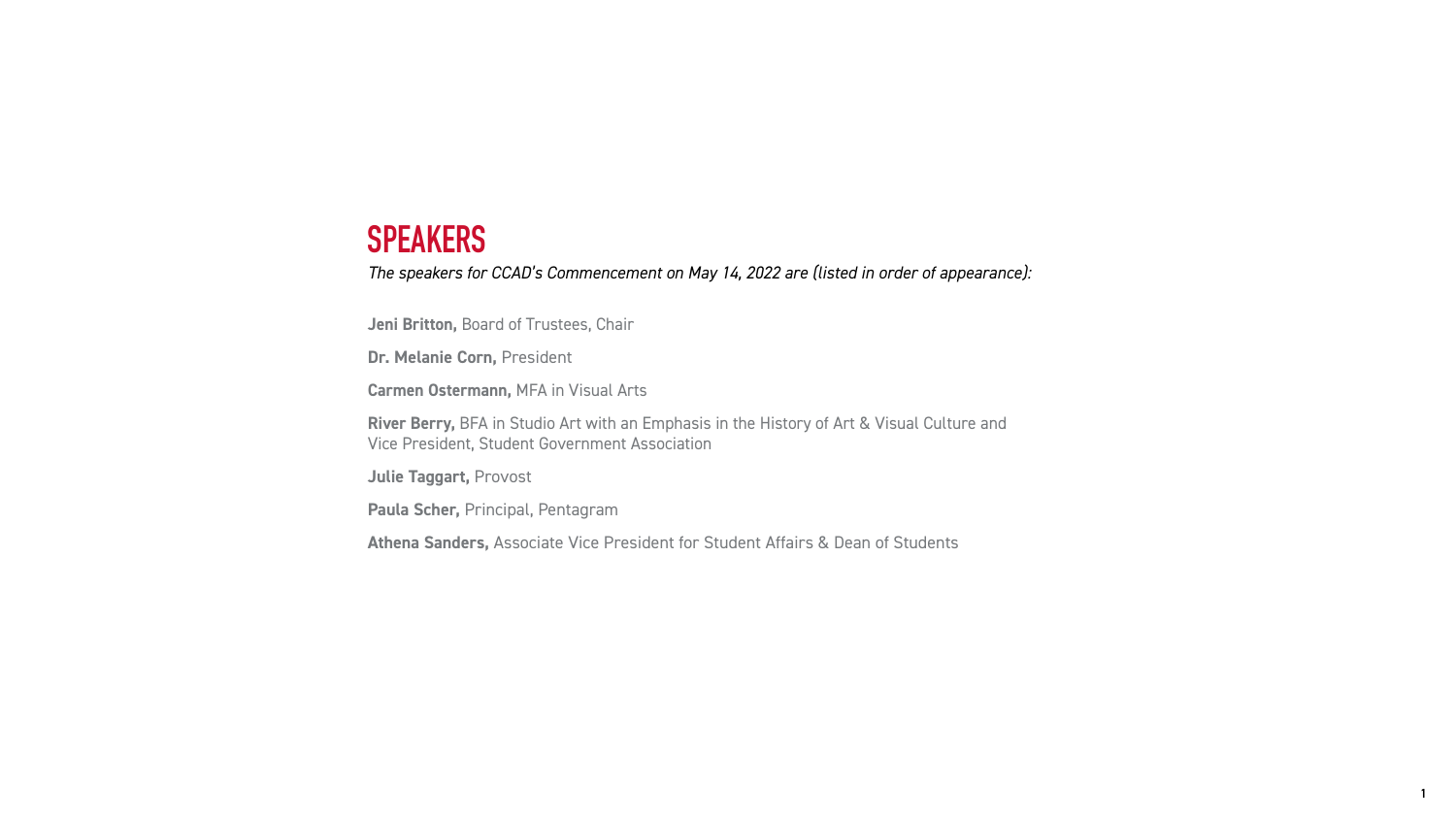# **CONTENTS**

| Message from the President          |   |
|-------------------------------------|---|
| <b>Honorary Doctorate Recipient</b> | 4 |
| <b>Student Speakers</b>             | 5 |
| Valedictorians                      | A |
| <b>Outstanding Seniors</b>          | Я |
| <b>2022 Degree Recipients</b>       |   |

| <b>Board of Trustees</b> |
|--------------------------|
|                          |

- President's Cabinet
- Dean's Council
- Faculty
- The Academic Regalia
- Columbus College of Art & Design
- **19 20 20 21 24**
- **24**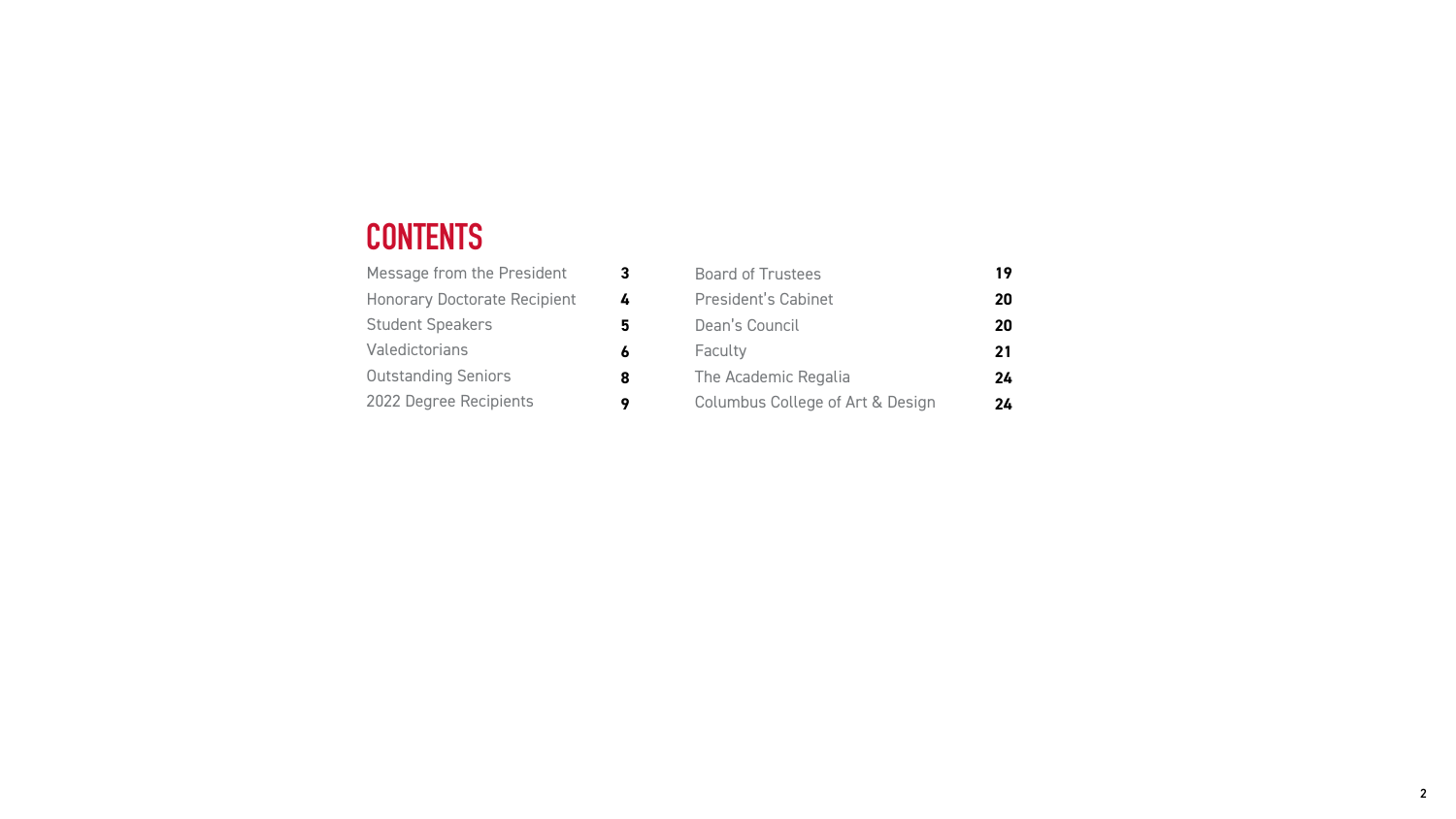## **MESSAGE FROM THE PRESIDENT**

DR. MELANIE CORN

Dear Graduates,

Today is your day. The day you and your loved ones have been anticipating for years. From late nights in the studio, to challenging critiques, to having your eyes opened to new ideas, you've done it. You've graduated. And you did this during a pandemic. You did it on Teams and Moodle, Google and Zoom, and, for a significant time during your education at CCAD, from home from behind screens, physically separated from your peers, your faculty, our campus.

Over this past year, you developed an incredible agility in using countless different tools and platforms. You gained flexibility and an ability to innovate with materials. You became a better communicator and collaborator. All of these freshly developed skills—added to the existing technical and conceptual strengths of your creative practice—have helped prepare you for the exciting and challenging time ahead.

I think often about our desire for things to return to "normal." But "normal" is the statistical average, not necessarily what is good or effective. What does that really mean? Do I really want things to get back to the way they were? Do you? Isn't this an opportunity to wish for something better?

So, as tired as we all are of talking about the pandemic, as often as we might wish to just get back to normal, I don't think "normal" is the answer. In fact, I think it's critical that we find the mental space, the emotional capacity, to learn from what we all just went through and move from this moment into a postpandemic "better than normal."

And I can't think of any better group of people to create a world that's better than normal. Artists and designers are changemakers. You get to create the future. Class of 2022, I encourage you to take advantage of the bonus skills that being educated during a pandemic gave you—but don't stop there. Make the most of what being able to be together, really be together, allows, and hang on to the grace you learned to give to yourself and others. If you're able to do that, something positive will have come from these tribulations. And, only then will you be able to move on, to embrace and make something far more spectacular than normal.

Warmest wishes,

Dr. Melanie Corn *President*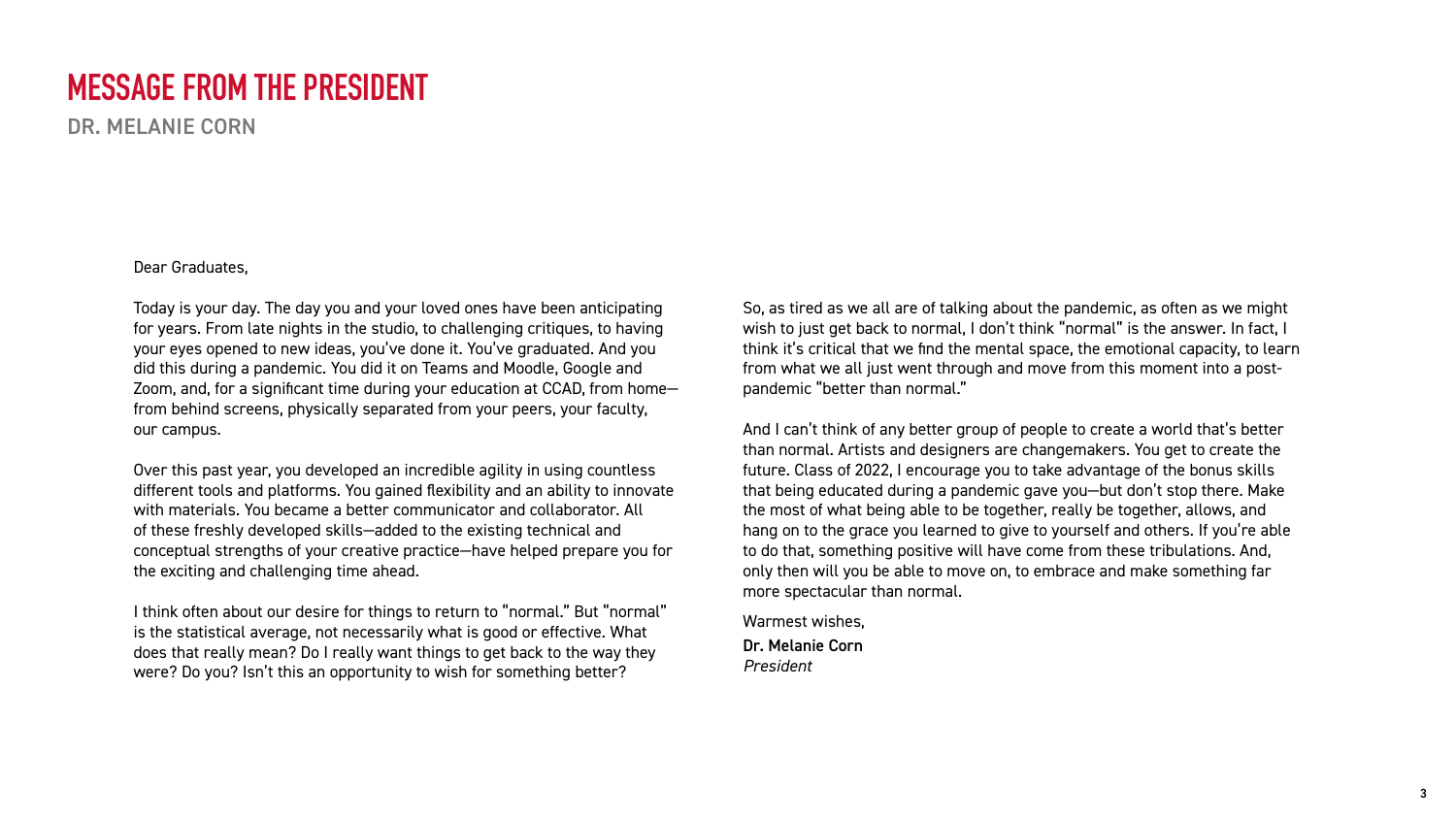4

### **HONORARY DOCTORATE RECIPIENT**

#### Paula Scher **PRINCIPAL, PENTAGRAM**

Paula Scher is one of the most acclaimed graphic designers in the world. She has been a principal in the New York office of the distinguished international design consultancy Pentagram since 1991, where she has designed identity systems, environmental graphics, packaging and publications for a wide range of clients that includes, among others, the Public Theater, the Museum of Modern Art, the High Line, the Metropolitan Opera, Tiffany & Co., Citibank and Microsoft. Scher has been the recipient of hundreds of industry honors including the National Design Award and the AIGA medal. She is an established artist exhibiting worldwide, and her designs are in the permanent collections of the Museum of Modern Art, the Cooper Hewitt National Design Museum, the Library of Congress, the Victoria and Albert Museum, and other institutions. A documentary on Scher and her work can be seen in the Netflix series "Abstract: The Art of Design."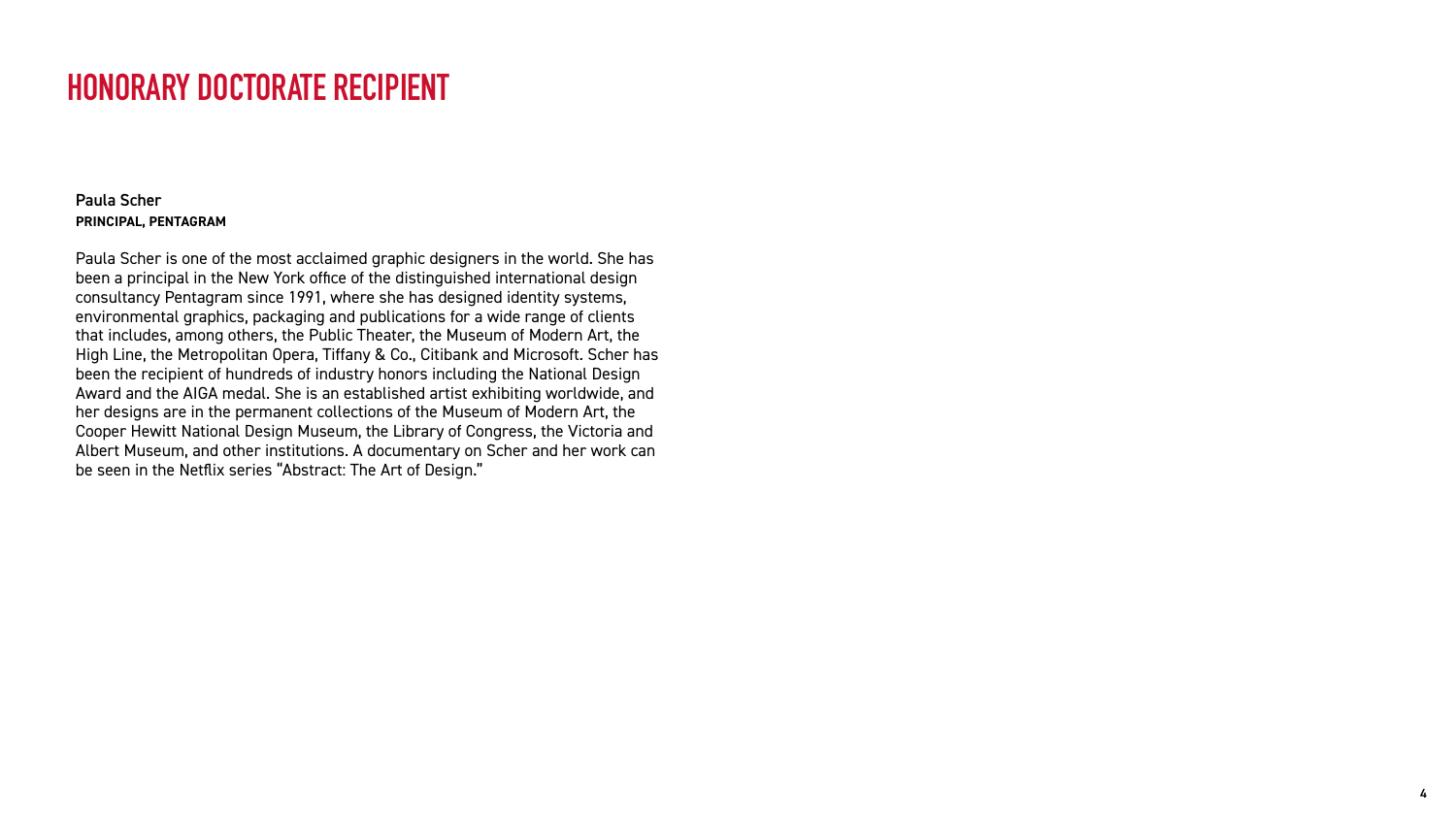#### **STUDENT SPEAKERS**

#### Carmen Ostermann, *MFA in Visual Arts*

Carmen Ostermann was born in Edgewood, Kentucky and has been finding homes around the world ever since. From family ties to job relocations, she spent her youth in the United States, Canada, Japan, and the Philippines. Due to an early interest in animals and photography, Ostermann pursued a bachelor's degree in Fine Arts with the ambition to become a wildlife photographer, but soon found a new love for three-dimensional art. In 2015, she received her BFA in ceramics and sculpture at the University of Cincinnati. A dedicated educator, Ostermann has taught K–12 art at multiple magnet and integration schools including the School for Creative and Performing Arts in Cincinnati, Ohio; Stivers School for the Arts in Dayton, Ohio; and A+ Children's Academy in Columbus, Ohio.

Ostermann works sculpturally using natural materials such as clay, fiber, and wood. Her practice explores ideas rooted in humanity's relationship with the environment, and her work is driven to combat habitat destruction and climate change with the inquiry of building respectful reciprocal relationships with the natural world. In her studio practice Ostermann is in constant pursuit of synthesizing art, science, and nature.

A lifelong learner, Ostermann felt the pull to return to academia and complete her Master's in Fine Arts at Columbus College of Art & Design in 2020. She is the recipient of the Wolfstein Travel Fellowship (Frankfurt, Germany), the Margaret L. Gongaware Scholarship, and the Windgate Scholarship. Her work has been featured at the Ohio Craft Museum.

#### River Berry, *BFA in Studio Art with an Emphasis in the History of Art & Visual Culture and Vice President, Student Government Association*

Born and raised in Akron, Ohio, River Berry first attended college at the University of Akron before transferring to CCAD to study art history in the fall of 2019. At CCAD, Berry fell in love with the college's dynamic art history curriculum, which allowed her to pursue her research interests as well as her studio art practice.

During her time at CCAD, Berry has explored curating, printmaking, fiber arts, and a host of other practices. Her senior thesis paper, "Crafting Identity: Contemporary Craft Arts Through Feminist Lenses," engages with the feminist legacies of craft in western society in order to honor other women artists. She presented her research at the SUNY New Paltz Undergraduate Art History Symposium this April.

In her studio work, Berry centers traditions while subverting them to investigate traditional gender roles, femimity, domesticity, and the domestic space through intimate, quilted portraits of loved ones. In addition, Berry works to carry on the legacies of past craft artists from her community by reusing materials from the studios of Sue Cavanaugh and Dorothy Gill Barnes.

Berry did not limit her time at CCAD to exclusively academic pursuits. She cofounded and led the Art History Student Collective and participated in CCAD's Student Government Association as Vice President. This year, she received the CCAD Gertrude Prize for Art History for her achievements. After her graduation in December 2022, she intends to pursue a dual master's degree in Curatorial Studies and Fine Arts.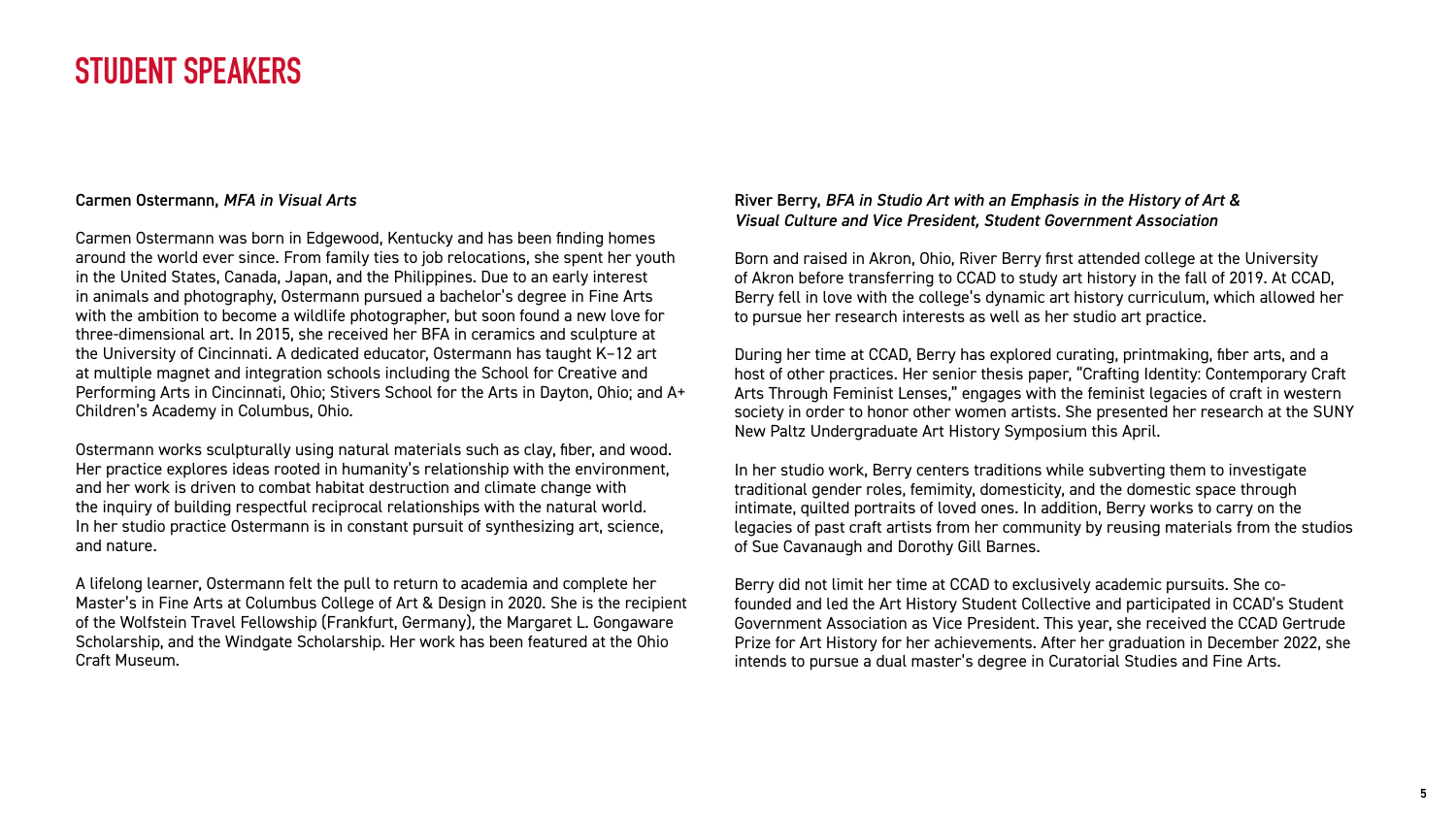### **VALEDICTORIANS**

*The Valedictorian is selected for having the highest grade point average. This year, there is a two-way tie among members of the Class of 2022 for this distinction.*

#### Friday Smith **ANIMATION**

Forever freaky, fun, and fashionable, Friday Smith has lived in almost every environment Ohio has. Whether a big city, a sleepy suburb, or a rural town, Smith always made it a priority to grow, even in the most difficult environmentals. Creating art provided mental release and a productive method of self-expression, and when Smith discovered in high school that drawing funky ladies, crafting, acting, and making questionable outfit choices could be careers, well, you could imagine their excitement. From then on, it was art school or bust.

Since stepping underneath the Art Sign, Smith has contributed to CCAD's campus as president of the Animation Student Collective, lended a hand in essential CCAD experiences such as Saturday Morning Art Classes and the one-of-a-kind Packard Library, as well as had their work in the annual *Chroma: Best of CCAD* exhibition. These are just a few of the gold-star college achievements Smith keeps on their mental mantle. But of all the technical skills and professional tips and tricks picked up in 3.5 years, their proudest achievements at CCAD are not found in titles, grades, or record books. Held closest to their heart are all of the people they've had the honor to call colleagues and friends. It is with these people at their side that Smith has had the chance to grow not only as a creative, but into a person who would knock the socks off of their younger self. After graduation, Smith intends to take even greater strides in their journey of self-expression by exploring the vast world of artmaking and building a stronger and more loving relationship with themselves.

#### Michelle Wirono **ILLUSTRATION**

As a Chinese-born Indonesian, Michelle Parwoto Wirono grew up rarely seeing animated characters that looked like her. When animated films such as *Mulan* and TV shows like The Life & Times of Juniper Lee debuted, she felt a sense of representation and recognition. However, Wirono has yet to see an Indonesian protagonist in a renowned animated movie. Her desire to spotlight less-portrayed Asian countries shaped her artistic journey. In high school, she took the International Baccalaureate Diploma program, using higher-level visual arts to illustrate works that represent and explore her identity as a Chinese-Indonesian. Wirono furthered her passion to portray her culture by attending CCAD, majoring in Illustration and minoring in 2D Animation. Throughout her years at CCAD, Wirono represented international students in the Student Government Association, served as Creative Director for The Ohio State University's Organization of Indonesian Students in America, and worked as a teacher's assistant for CCAD's Creative Summer Workshops. Additionally, Wirono received the Trustees International Scholarship and was on the President's List for all four years at CCAD. She also is this year's Outstanding Senior in Illustration.

Being surrounded by brilliant mentors and friends at CCAD has helped Wirono grow as an illustrator. After graduation, Wirono plans to work as a full-time visual development artist, designing unique environments, props, and characters while bringing her Chinese-Indonesian culture to the animation industry.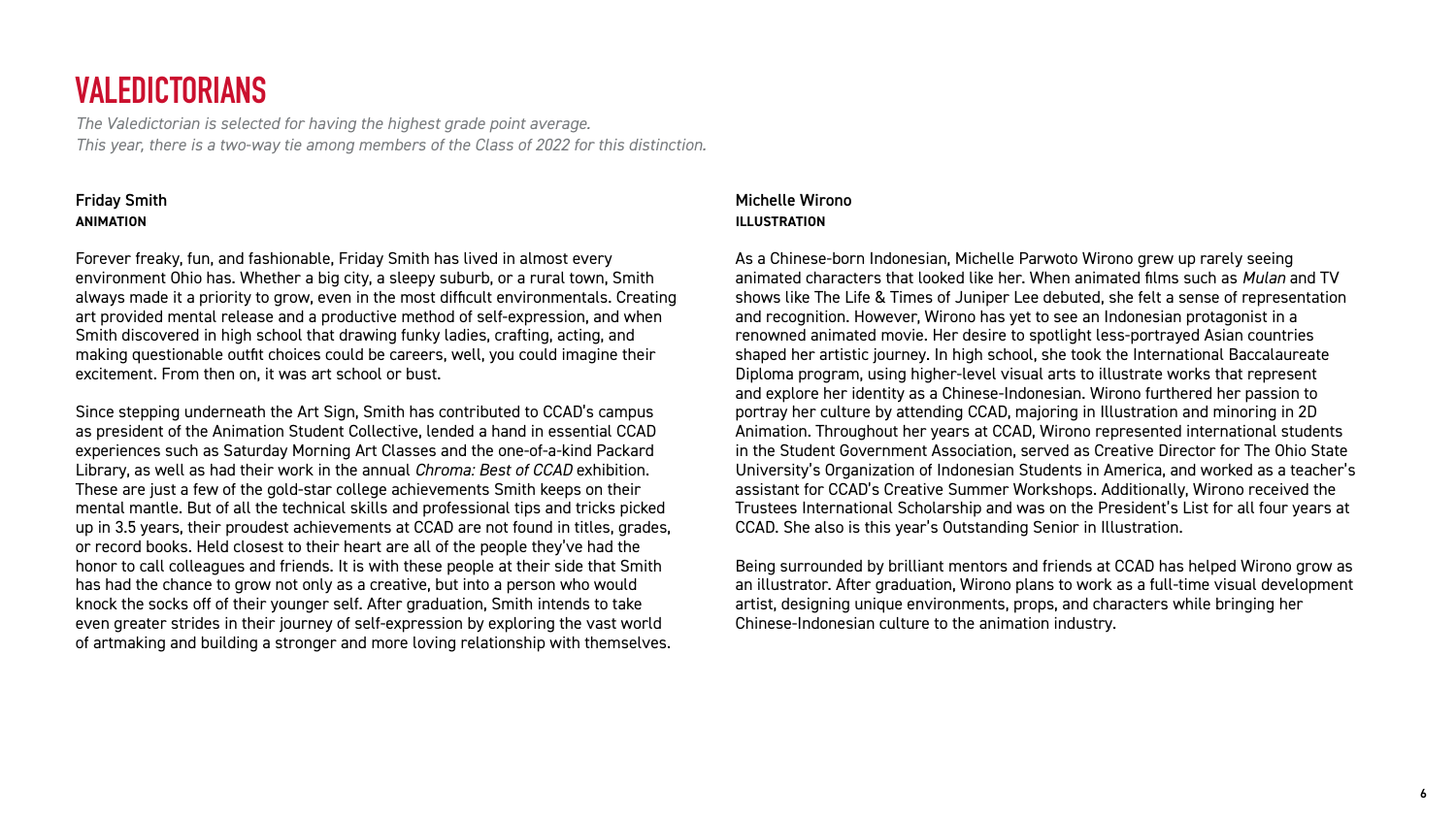# **2022 DEGREE RECIPIENTS**

*Please note: This is not an official list of graduates. Official degree status is in the permanent academic record maintained by the Registrar's Office.*

#### **BACHELOR OF FINE ARTS**

#### **MASTER OF FINE ARTS**

Visual Arts

*+ Denotes December 2021 graduate*

| <b>Advertising &amp; Graphic Design</b>                               | <b>ADVE</b> |
|-----------------------------------------------------------------------|-------------|
| Animation                                                             | <b>ANIM</b> |
| <b>Comics &amp; Narrative Practice</b>                                | <b>COMC</b> |
| <b>Fashion Design</b>                                                 | <b>FASH</b> |
| Film & Video                                                          | <b>FILM</b> |
| <b>Fine Arts</b>                                                      | <b>FINE</b> |
| <b>Illustration</b>                                                   | <b>ILLU</b> |
| <b>Industrial Design</b>                                              | <b>IDUS</b> |
| Interior Architecture & Design                                        | <b>INTE</b> |
| <b>Interior Design</b>                                                | <b>INTE</b> |
| Photography                                                           | <b>PHOT</b> |
| Studio Art with an Emphasis in<br>the History of Art & Visual Culture | <b>ARTH</b> |

- *++ Denotes August 2022 graduate*
- *\* Denotes summa cum laude (cumulative GPA of 3.8 or higher) \*\* Denotes magna cum laude (cumulative GPA of 3.6 to 3.79)*
- *\*\*\* Denotes cum laude (cumulative GPA of 3.4 to 3.59)*

*◊ Denotes Outstanding Senior*

**GRVA**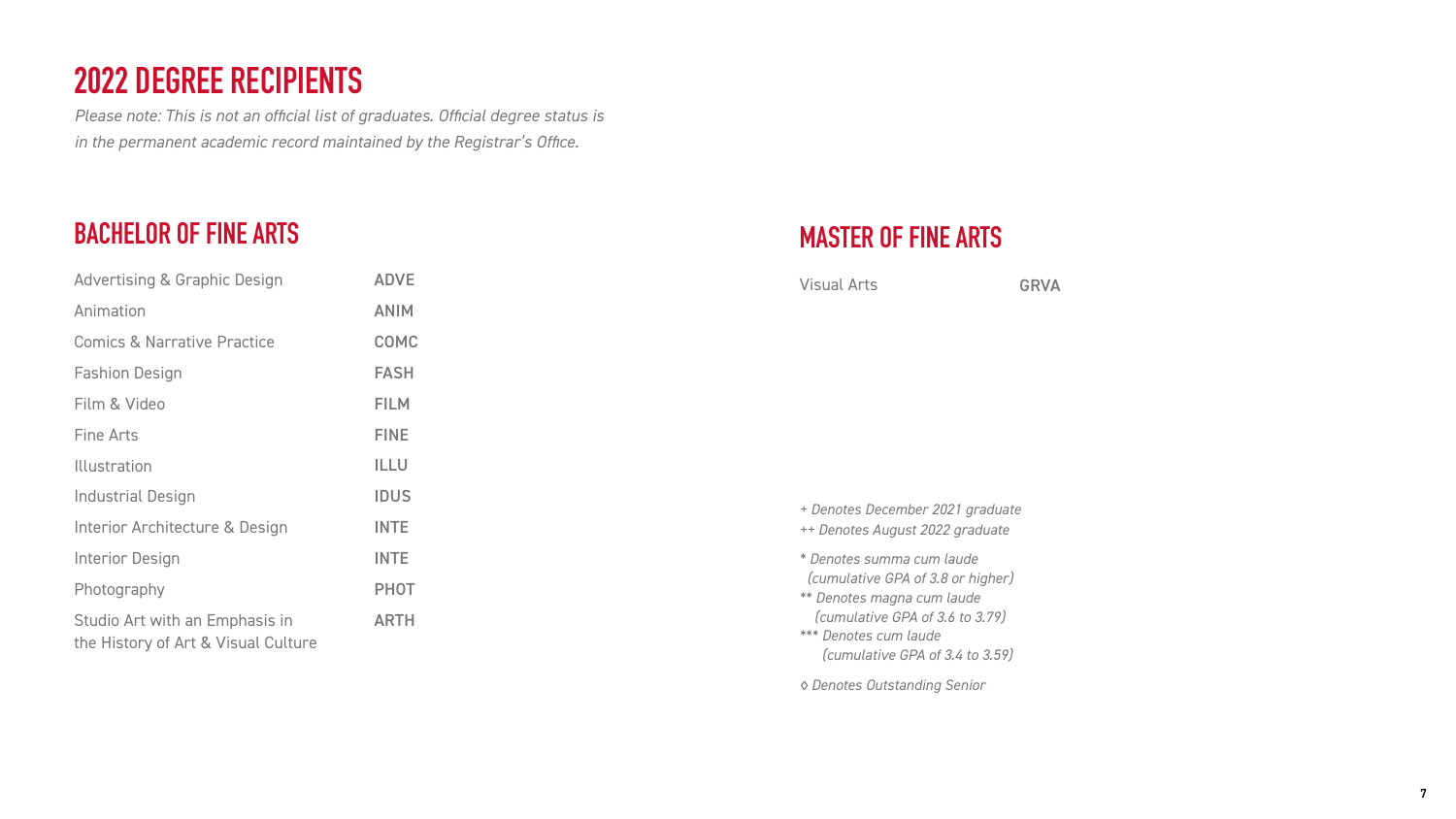#### **OUTSTANDING SENIORS**

*Outstanding Seniors are selected by faculty for their academic and artistic accomplishments. Visit ccad.edu/2022outstanding to read more about them.*

| <b>Alyssa Maul</b>                 | <b>Michelle Wirono</b>  |
|------------------------------------|-------------------------|
| <b>ADVE</b>                        | <b>ILLU</b>             |
| <b>Josie Renkwitz</b>              | <b>Harrison Landis</b>  |
| <b>ANIM</b>                        | <b>IDUS</b>             |
| <b>Bonnie Gumser</b>               | <b>Skylar Dalbenzio</b> |
| <b>COMC</b>                        | <b>INTE</b>             |
| <b>Austin Tootle</b>               | <b>Jamie Hoy</b>        |
| <b>FASH</b>                        | <b>PHOT</b>             |
| <b>Zarek Metz</b>                  | Ashli Towry             |
| <b>FILM</b>                        | <b>ARTH</b>             |
| <b>Yahfa Guerra</b><br><b>FINE</b> |                         |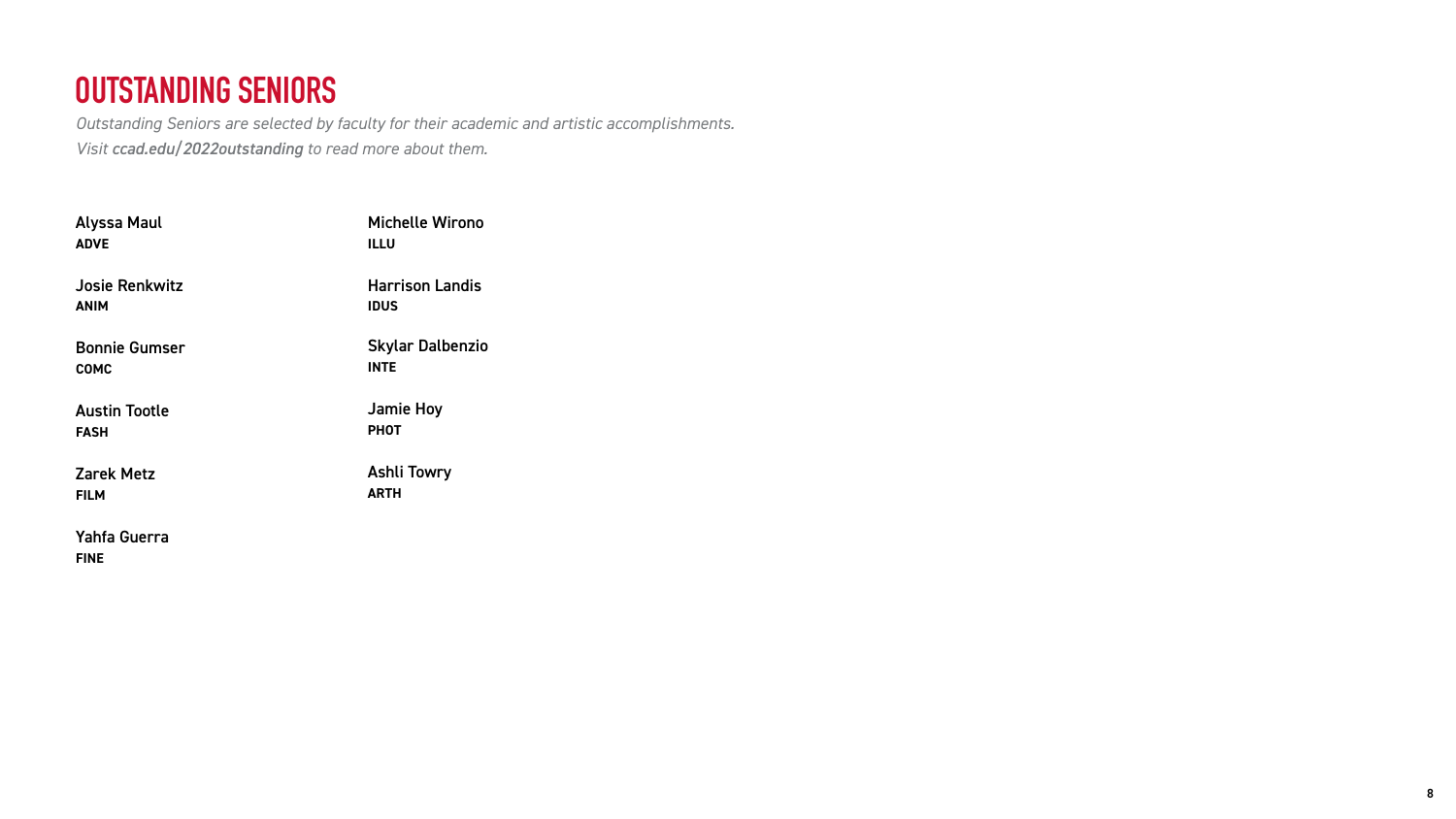09

| Name                         | Major       | Hometown                |
|------------------------------|-------------|-------------------------|
| Eric Tobias Victor Clift**   | <b>GRVA</b> | Moscow, OH              |
| <b>Jalisa Patrice Howard</b> | <b>GRVA</b> | Columbus, OH            |
| Nicholas Allen Johnson***    | <b>GRVA</b> | Huntington, WV          |
| Joshua Levi Morgan***        | <b>GRVA</b> | Norton, OH              |
| Carmen Ostermann*            | <b>GRVA</b> | Columbus, OH            |
| Haley Alexis Sipsock**       | <b>GRVA</b> | Medina, OH              |
| Samantha Shavanna Smallwood  | <b>GRVA</b> | Pikeville, KY           |
| Mia Isobel Smith*            | <b>GRVA</b> | Columbus, OH            |
| Yuqi Zhang***                | <b>GRVA</b> | Weihai, Shandong, China |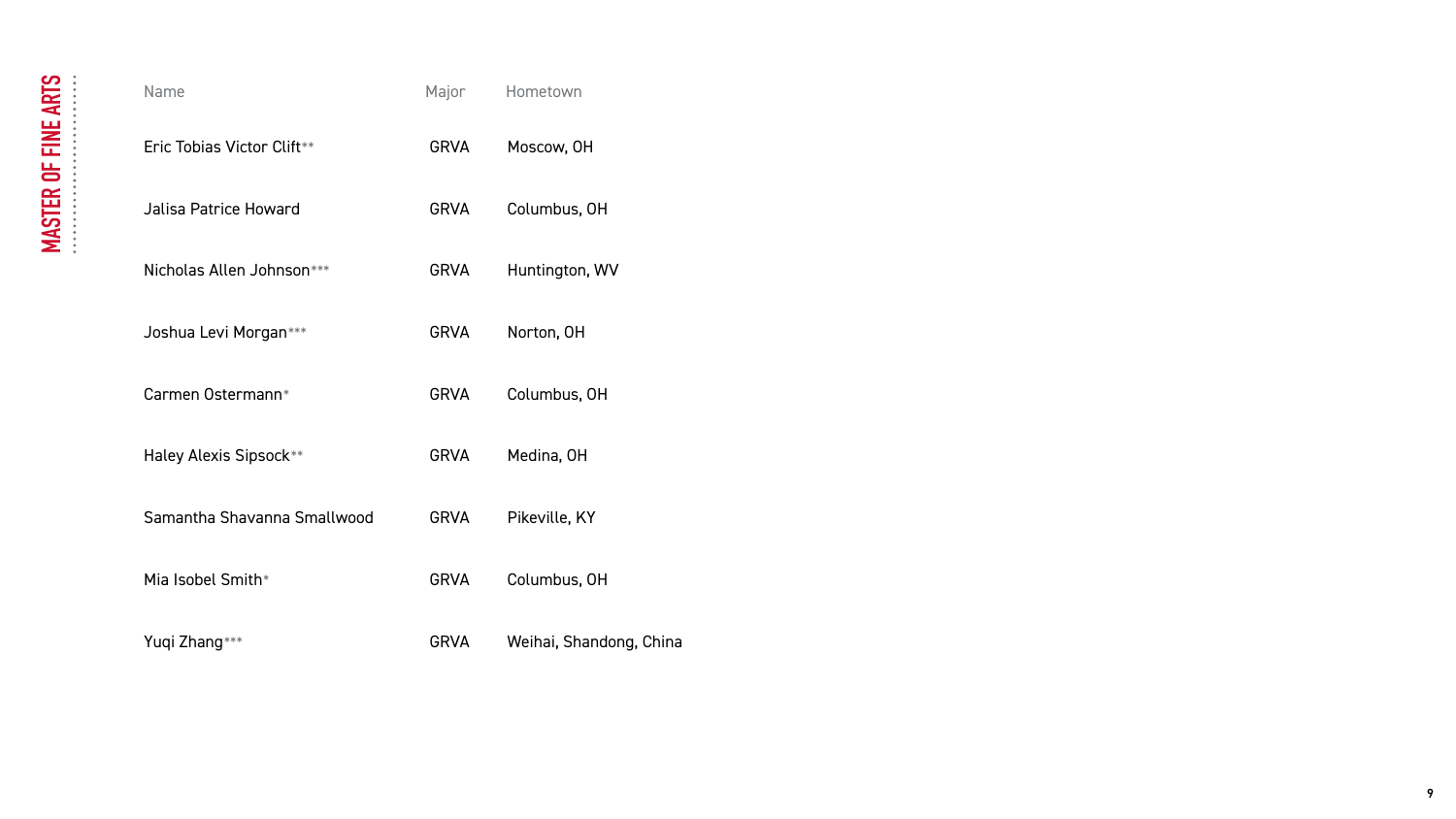| Name                          | Major       | Hometown                        | <b>Name</b>                      | Major       | Hometown       |
|-------------------------------|-------------|---------------------------------|----------------------------------|-------------|----------------|
| Ali Mohammad Al Khamis        | <b>ADVE</b> | Kuwait City, Kuwait             | Zak Harrison Baumker**           | <b>ARTH</b> | Perrysburg, OH |
| <b>Miguel Antonio Alemany</b> | <b>IDUS</b> | Cincinnati, OH                  | Teanna Be***                     | <b>ADVE</b> | Grove City, OH |
| Nina Marie Arnold             | ILLU        | Grandview Heights, OH           | Parker Owen Bending              | <b>PHOT</b> | Marion, OH     |
| Haley Elizabeth Bagby**       | <b>INTE</b> | Louisville, KY                  | Hannah Marie Bentley+            | <b>ANIM</b> | Columbus, OH   |
| Hannah Katherine Baisden***   | <b>FINE</b> | Mansfield, OH                   | Madison Lynn Berry**             | <b>PHOT</b> | Zanesville, OH |
| Jessica Ann Baker**           | <b>ANIM</b> | Wooster, OH                     | Alicia Sue Berry*                | <b>ILLU</b> | Westfield, IN  |
| <b>Autumn Nicole Barr</b>     | ILLU        | Lewis Center, OH                | Atlas Elijah Biro+*              | <b>ADVE</b> | Columbus, OH   |
| Mel Belle Bartlett+           | <b>ANIM</b> | Fort Thomas, KY                 | Quianna Marie Blanc**            | <b>INTE</b> | Laurel, MD     |
| Meghan Elizabeth Bartsch*     | <b>ANIM</b> | Dublin, OH                      | Jadelynn Marie Blauvelt          | <b>ADVE</b> | Lima, OH       |
| Ridhima Batra*                | <b>FASH</b> | Haridwar,<br>Uttarakhand, India | Chloe Mackenzie Chun Mi Brown+** | <b>PHOT</b> | Bexley, OH     |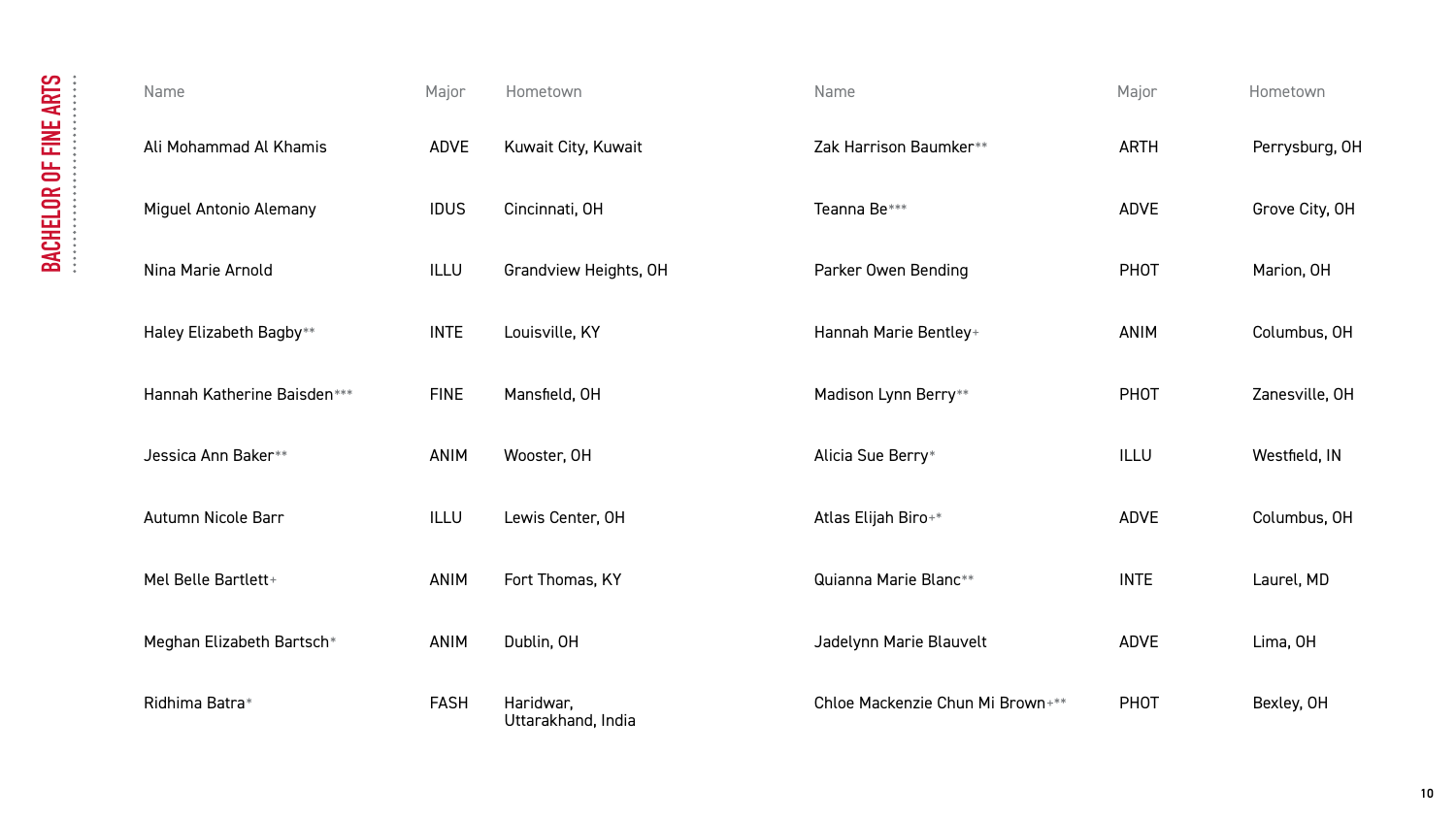| Name                          | Major       | Hometown         | Name                        | Major       | Hometown        |
|-------------------------------|-------------|------------------|-----------------------------|-------------|-----------------|
| Kaylee Ann Brown*             | ILLU        | Perrysburg, OH   | Reagan Carol Christie*      | <b>ANIM</b> | Westerville, OH |
| Marilyn Grace Brown           | <b>FASH</b> | Beavercreek, OH  | Cole Avery Clark            | <b>ILLU</b> | Mason, OH       |
| <b>Isaiah Michael Burdick</b> | ILLU        | Durand, IL       | <b>Evan Maurice Clewell</b> | <b>ADVE</b> | Columbus, OH    |
| Imani P. Burke                | <b>FINE</b> | Columbus, OH     | Hutch Allen Clipner         | <b>ADVE</b> | Dublin, OH      |
| Elizabeth June Burton*        | <b>ILLU</b> | Willowick, OH    | Michayla Renee Connor**     | <b>ILLU</b> | Cleveland, OH   |
| Jacob Ryan Butler*            | <b>ANIM</b> | Cincinnati, OH   | Lindsay Simone Cooper**     | <b>ILLU</b> | Belpre, OH      |
| Sarah Sophia Cabrera***       | <b>ANIM</b> | Pearland, TX     | Crys S. Currin***           | <b>ILLU</b> | Hazel Crest, IL |
| <b>Allen Michael Chandler</b> | ADVE        | Pickerington, OH | Skylar Destiny Dalbenzio*®  | <b>INTE</b> | Dublin, OH      |
| Angela Cho***                 | ILLU        | Duluth, GA       | Mona Danesh+**              | <b>ILLU</b> | Columbus, OH    |
| Autumn Renee Christensen***   | <b>INTE</b> | Columbus, OH     | Paige Marie Davidson*       | ILLU        | Auburn, IN      |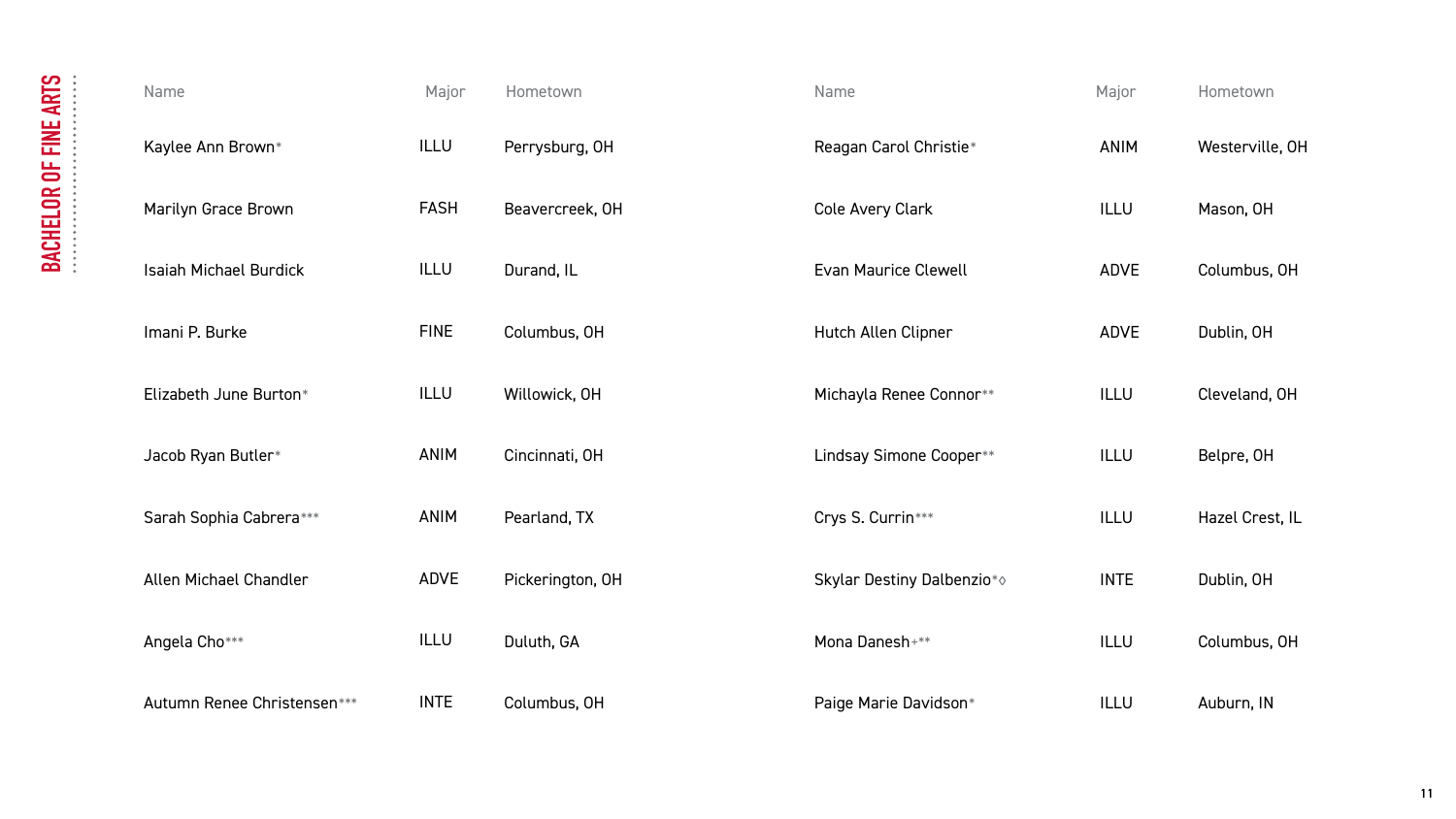| Name                           | Major       | Hometown          | <b>Name</b>                | Major       | Hometown       |
|--------------------------------|-------------|-------------------|----------------------------|-------------|----------------|
| Roy Davila Jr.***              | <b>FILM</b> | Raymondville, TX  | Lillian Elizabeth Ferguson | <b>ANIM</b> | Uniontown, PA  |
| <b>Madison Marie Dawson</b> ** | <b>INTE</b> | Lancaster, OH     | Annelise Noura Filali+*    | <b>ANIM</b> | Mequon, WI     |
| Danielle Kay DeBolt**          | <b>INTE</b> | Fort Worth, TX    | Calix Jace Franklin*       | <b>FASH</b> | Akron, OH      |
| Natalie Marie Della Selva*     | <b>FASH</b> | Saint Paul, MN    | Kayla Renee Freeman-Haynes | <b>ILLU</b> | Kettering, OH  |
| Olivia Nicole Deveary***       | <b>ANIM</b> | New Whiteland, IN | Bayli La'Rae Friz***       | <b>INTE</b> | Delaware, OH   |
| Zoe Barrett Drellishak         | <b>ADVE</b> | Rocky River, OH   | Maddie Renee Gabhart*      | <b>ILLU</b> | Gahanna, OH    |
| Chad Levoy Early**             | <b>FILM</b> | Galion, OH        | Fliff Marie Gahris+        | <b>ILLU</b> | Oxford, OH     |
| Chloé Kristeen Elimam***       | <b>ILLU</b> | Cushing, OH       | Gigi Elizabeth Gallagher** | <b>INTE</b> | Athens, OH     |
| Daniel Bryson Farris**         | ADVE        | Kettering, OH     | Sophie Renee Gorman        | <b>ADVE</b> | Cincinnati, OH |
| Jillian Grey Farris*           | ADVE        | Kettering, OH     | Britney Laine Grabarski**  | <b>ANIM</b> | Greensboro, MD |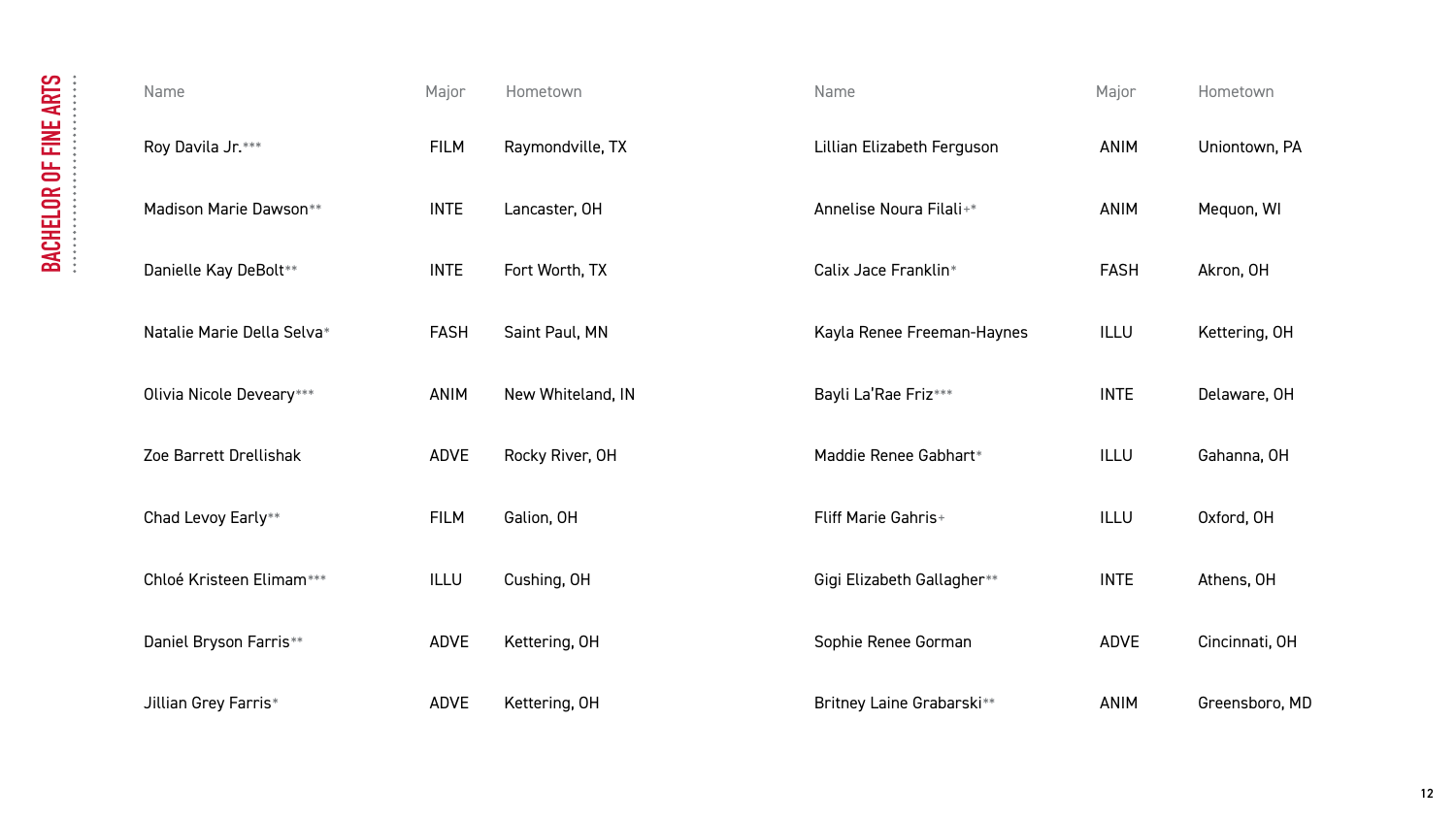| Name                       | Major       | Hometown             | Name                              | Major       | Hometown        |
|----------------------------|-------------|----------------------|-----------------------------------|-------------|-----------------|
| Olivia Faye Graham**       | ILLU        | Canal Winchester, OH | <b>Troy Daniel Stevens Hepner</b> | <b>ANIM</b> | Dublin, OH      |
| <b>Kass Therese Gray</b>   | ILLU        | New Rochelle, NY     | Anna Eilene Herbert**             | <b>ARTH</b> | Casco, MI       |
| Jeffrey Paul Greene**      | <b>IDUS</b> | Paxton, MA           | Caide Hickman                     | <b>ANIM</b> | Cincinnati, OH  |
| Junko Nicole Gresko*       | <b>ANIM</b> | LaPorte, IN          | Joley Marie Hirtle**              | <b>FINE</b> | Westerville, OH |
| Yahfa Ariel Guerra**o      | <b>FINE</b> | Columbus, OH         | Will Henry Hirtle**               | <b>FILM</b> | Westerville, OH |
| Bonnie Kathryn Gumser*     | <b>COMC</b> | Dayton, OH           | Gage Allen Holtz**                | <b>IDUS</b> | Hanover, OH     |
| Liz Hailey-Butti           | <b>INTE</b> | Umatilla, FL         | Jamie Kristen Hoy*o               | <b>PHOT</b> | Hudson, OH      |
| Natalie Rose Marie Haines* | <b>ANIM</b> | Plain Clty, OH       | Isabella Corrinne Iguchi***       | <b>ANIM</b> | Columbus, OH    |
| Hannah Grace Hampshire**   | <b>COMC</b> | Gahanna, OH          | Jordan David Inks***              | ILLU        | Galloway, OH    |
| Alyssea Ann-Marie Hart*    | <b>ANIM</b> | Toledo, OH           | Ravyn Makenzy Isbell***           | <b>ANIM</b> | Hilliard, OH    |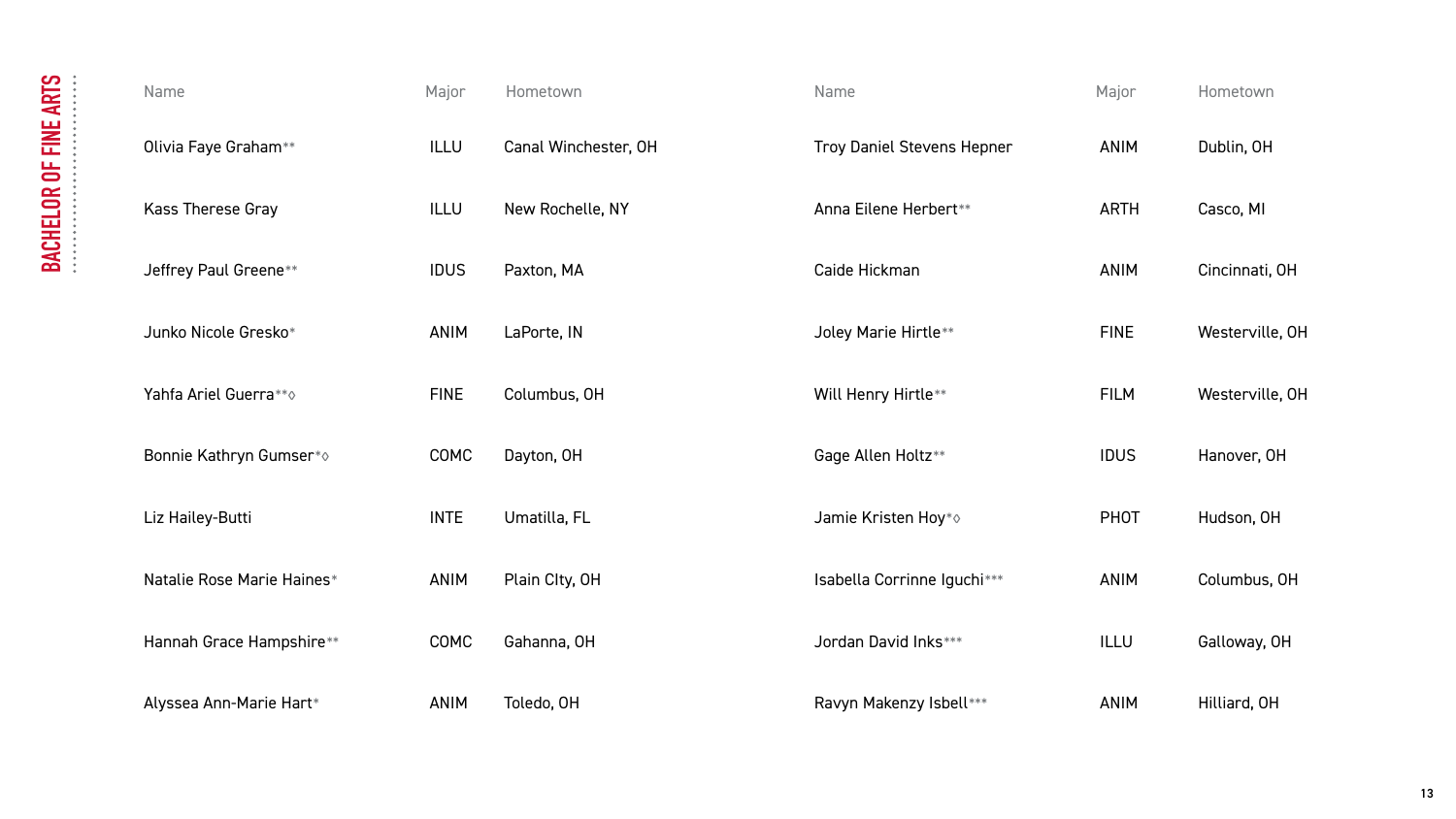| <b>Name</b>                  | Major       | Hometown               | <b>Name</b>                       | Major       | Hometown                |
|------------------------------|-------------|------------------------|-----------------------------------|-------------|-------------------------|
| Josiah Malik Jamison         | <b>FINE</b> | Columbus, OH           | Panagiota Kourniotis***           | <b>ILLU</b> | Boston, MA              |
| Jessica Erin Jarvis*         | <b>ILLU</b> | Hurricane, WV          | Amber Nicole Kovacs**             | <b>ANIM</b> | Columbus, OH            |
| Ariana L Johnson             | <b>ANIM</b> | Indianapolis, IN       | Harrison Jackson Landis*®         | <b>IDUS</b> | Canal Winchester, OH    |
| Samaria Nicole Jones*        | <b>ILLU</b> | Chillicothe, OH        | Nathan Robert Lanham***           | <b>COMC</b> | Pleasant Plain, OH      |
| Asa Robert Jordan*           | <b>IDUS</b> | Columbus, OH           | <b>Alex Michael Leber</b>         | <b>ILLU</b> | Centerburg, OH          |
| Anuraag Sai Kaloji           | <b>IDUS</b> | Ashburn, VA            | <b>Tiffany Nichole Lightfritz</b> | <b>ANIM</b> | Zanesville, OH          |
| <b>Gweneth Amiee Keith**</b> | <b>ILLU</b> | Newark, OH             | Sianiris Lopez-Velazquez*         | <b>ADVE</b> | Rio Grande, Puerto Rico |
| Jun Kim**                    | <b>ADVE</b> | Seoul, South Korea     | Evangeline Ophilia Mainard        | <b>ILLU</b> | Pickerington, OH        |
| Nicole Lee Klein             | <b>FASH</b> | <b>Black Creek, WI</b> | <b>Micaelyn Sirel Mann</b>        | ILLU        | Pittsburgh, PA          |
| Anna Elise Klingensmith*     | <b>ANIM</b> | Sunbury, OH            | Anthony Brett Martin**            | <b>INTE</b> | Ashland, OH             |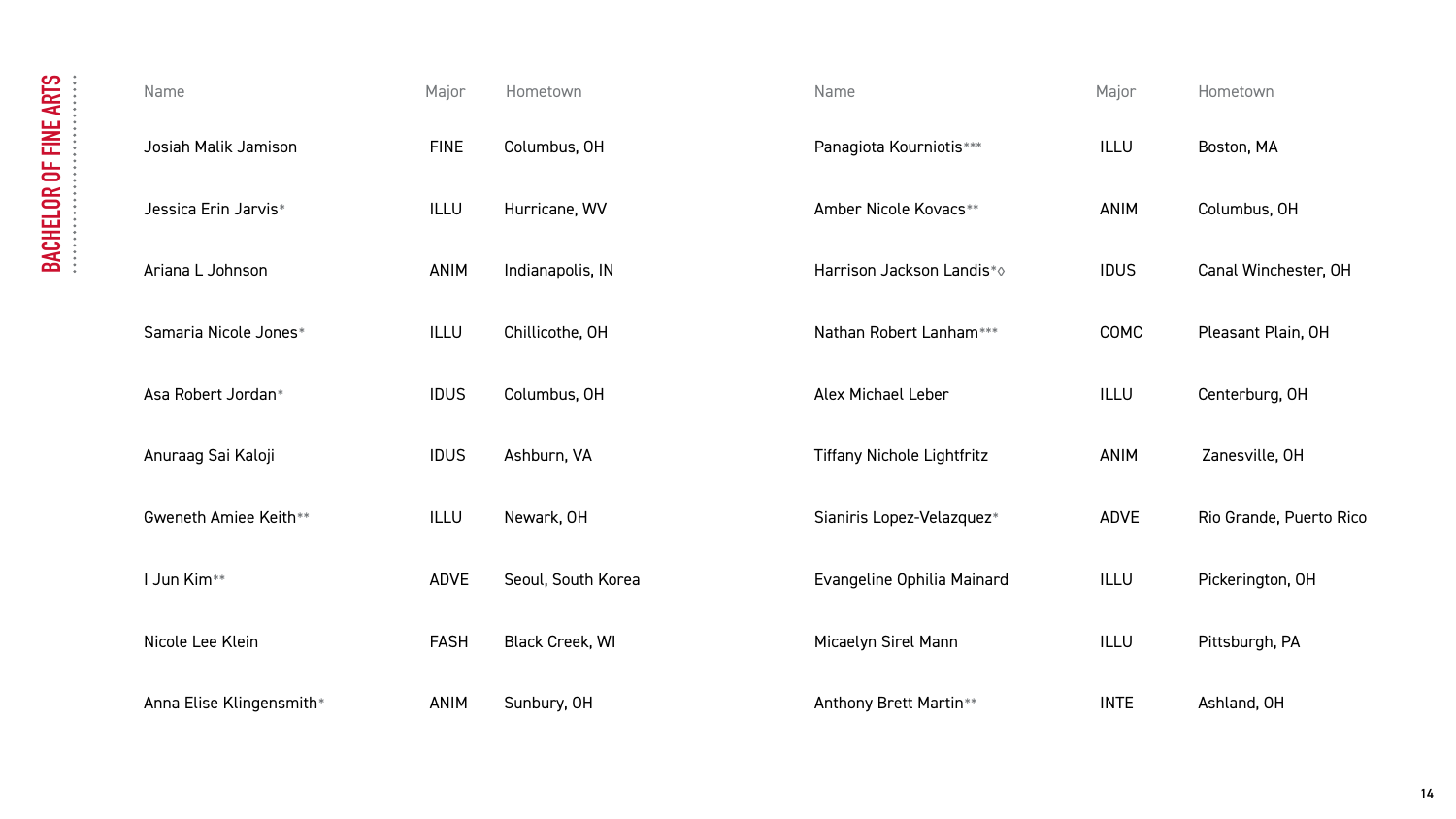| <b>Name</b>                   | Major       | Hometown        | Name                           | Major       | Hometown          |
|-------------------------------|-------------|-----------------|--------------------------------|-------------|-------------------|
| Jack Christopher Martin+      | <b>ANIM</b> | Bakerstown, PA  | Marcella Rose Michalski        | <b>ANIM</b> | Valley View, OH   |
| Sarah Kathleen Martin**       | <b>ILLU</b> | Westerville, OH | Zac Miller                     | <b>COMC</b> | Toledo, OH        |
| <b>Tim Luke Matos</b>         | ILLU        | Marengo, OH     | Kinsey Lee Miller              | <b>ADVE</b> | Granville, OH     |
| Alyssa Marie Maul+*o          | <b>ADVE</b> | Eaton, OH       | Margaret Elizabeth Moncrief*** | <b>ANIM</b> | Kettering, OH     |
| <b>Carson Lynne McCullers</b> | <b>ADVE</b> | Westerville, OH | Alexander William Montgomery** | <b>ILLU</b> | Zanesville, OH    |
| <b>Sam Anthony McDanel</b>    | <b>COMC</b> | Pittsburgh, PA  | <b>Stacey Elizabeth Morse</b>  | <b>ADVE</b> | Ruston, LA        |
| Emma Aleigh McLaughlin*       | <b>PHOT</b> | Mansfield, OH   | Emma Elizabeth Mortellaro*     | <b>PHOT</b> | Granville, OH     |
| <b>Maria Asuncion Mendoza</b> | <b>FASH</b> | Cincinnati, OH  | <b>Mattie Maria Mueller***</b> | <b>ILLU</b> | Chicago, IL       |
| Maraya Nicole Metz***         | <b>ILLU</b> | Zanesville, OH  | Vincent Mugavero               | <b>COMC</b> | Richmond Hill, GA |
| Zarek Jackson Metz*o          | <b>FILM</b> | Hilliard, OH    | Ruth Elaine Nogi*              | <b>ANIM</b> | Urbana, OH        |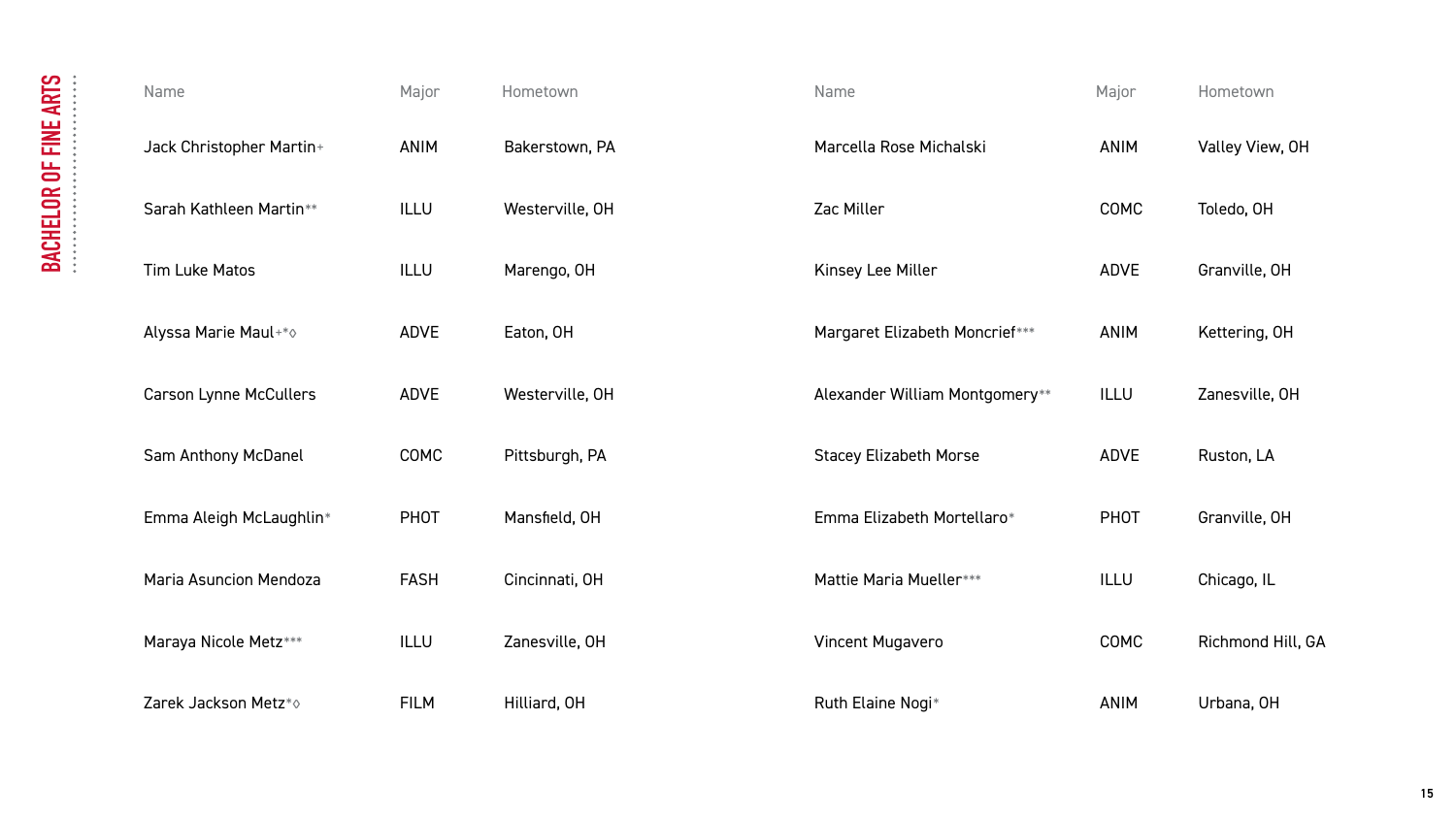| Name                            | Major       | Hometown                | <b>Name</b>                         | Major       | Hometown                              |
|---------------------------------|-------------|-------------------------|-------------------------------------|-------------|---------------------------------------|
| Rachel Joy Nyland*              | <b>ADVE</b> | Columbus, OH            | Kaci Marie Purdy                    | <b>FILM</b> | Trenton, OH                           |
| Joseph Gregory Olinger          | <b>ADVE</b> | Bloomington, IL         | Jacobo Ramírez Vizcaya              | <b>COMC</b> | Bogotá, D.C.; Republic<br>of Columbia |
| Sabrina Lami Pagliocchini       | ILLU        | Athens, AL              | <b>Brooke Christine Raterman***</b> | <b>ANIM</b> | Fort Loramie, OH                      |
| Kayla Shontay Palmer            | <b>FILM</b> | Cincinnati, OH          | Desiree Camille Reed                | <b>PHOT</b> | Middletown, OH                        |
| Bona Park*                      | <b>ADVE</b> | Vancouver, B.C., Canada | Josephine Ann Renkwitz*o            | <b>ANIM</b> | Baltimore, MD                         |
| Breanna Evelyn Paige Paxton     | <b>INTE</b> | Hamilton, OH            | Skylar Morgan Rice*                 | <b>FASH</b> | London, OH                            |
| <b>Madelaine Lee Peters</b>     | <b>ANIM</b> | West Chester, OH        | Mary Rigo+                          | <b>ANIM</b> | Mentor, OH                            |
| Lisbeth Margaret Petershagen*** | <b>ILLU</b> | Charleston, WV          | Hannah Lynn Rolando+                | ADVE        | Coal City, IL                         |
| <b>Carolyn Ellise Phillips</b>  | ILLU        | Painesville, OH         | Antonio Michael Sais***             | <b>ADVE</b> | Gahanna, OH                           |
| Eric Daniel Powers***           | ILLU        | Columbus, OH            | Hunter Izak Saling                  | ILLU        | Springboro, OH                        |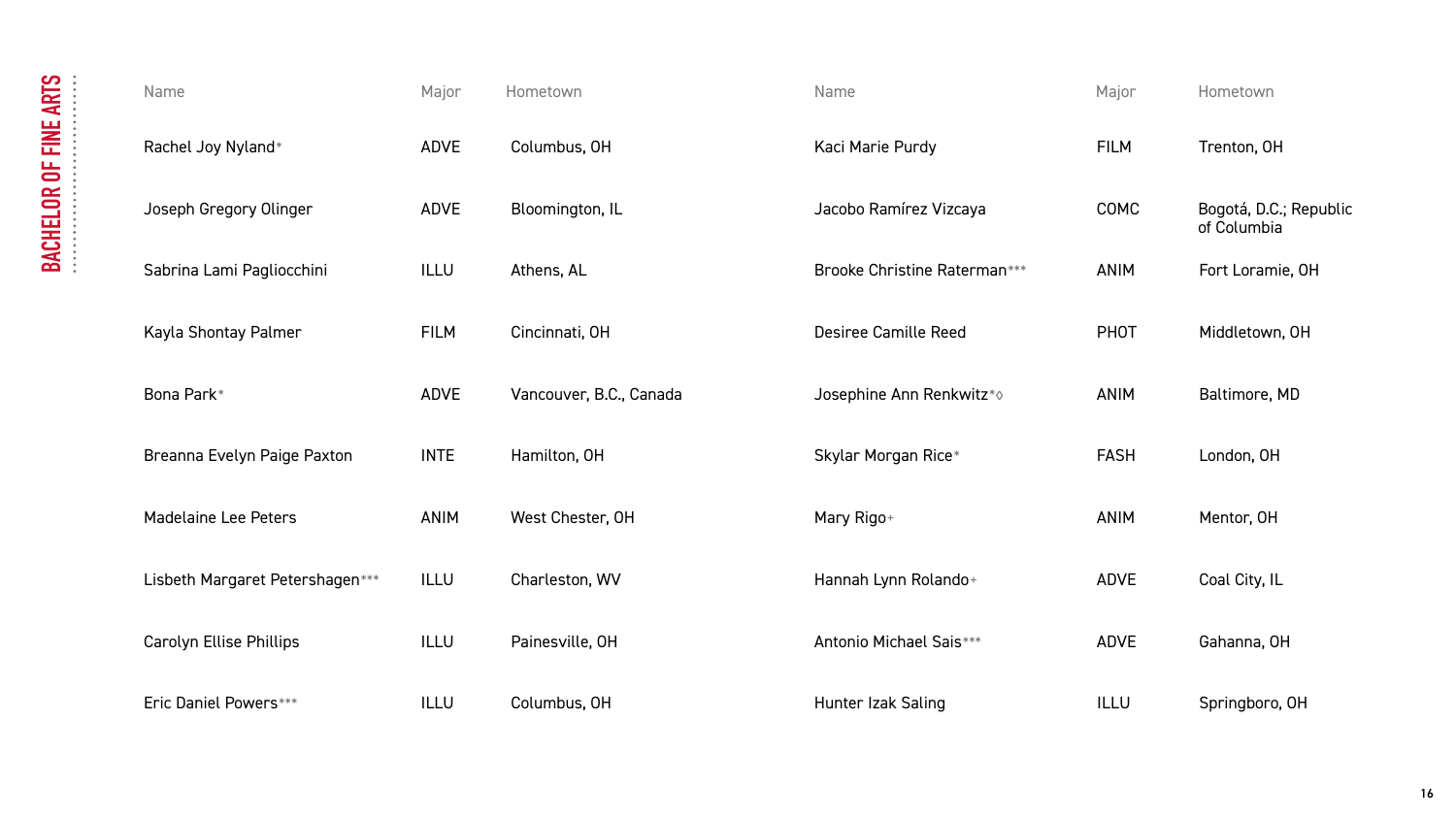| <b>Name</b>                   | Major       | Hometown             | <b>Name</b>                       | Major       | Hometown                       |
|-------------------------------|-------------|----------------------|-----------------------------------|-------------|--------------------------------|
| Maxwell McGinnis Schaller*    | COMC        | Hermitage, PA        | Ryan Patrick Thompson             | <b>ILLU</b> | Beavercreek, OH                |
| Sarah Nicole Schlup           | <b>ILLU</b> | Indian Lake, OH      | Austin James Tootle* <sup>o</sup> | <b>FASH</b> | Lancaster, OH                  |
| Brianna Marie Shawhan         | <b>FINE</b> | Beavercreek, OH      | Ashli Rose Towry+*o               | <b>ARTH</b> | Grapevine, TX                  |
| Friday Ann Smith+*            | <b>ANMI</b> | Warren, OH           | Drew Haley Toy***                 | <b>FINE</b> | Columbus, OH                   |
| <b>Whitley Paige Snyder**</b> | <b>INTE</b> | Canal Winchester, OH | Eric Tucker++                     | <b>IDUS</b> | Amanda, OK                     |
| <b>Vivian Nelson Squire</b>   | <b>ANIM</b> | Newark, OH           | Zachary Aaron Uhazy+**            | <b>ADVE</b> | Columbus, OH                   |
| Andi Lynn Sullivan            | <b>ANIM</b> | Sharonville, OH      | Alexandra Kathryn Valentino       | <b>FINE</b> | Pickerington, OH               |
| Elaine Nicole Sword**         | <b>PHOT</b> | Goodyear, AZ         | Kazamira Sonae Walker+            | <b>ADVE</b> | Columbus, OH                   |
| Maddy Leigh Syring+**         | <b>ANIM</b> | Sylvania, OH         | Xinran Wang                       | <b>IDUS</b> | Harbin, Heilongjiang,<br>China |
| Naomi Paige Thevenin          | <b>ANIM</b> | Columbus, OH         |                                   |             |                                |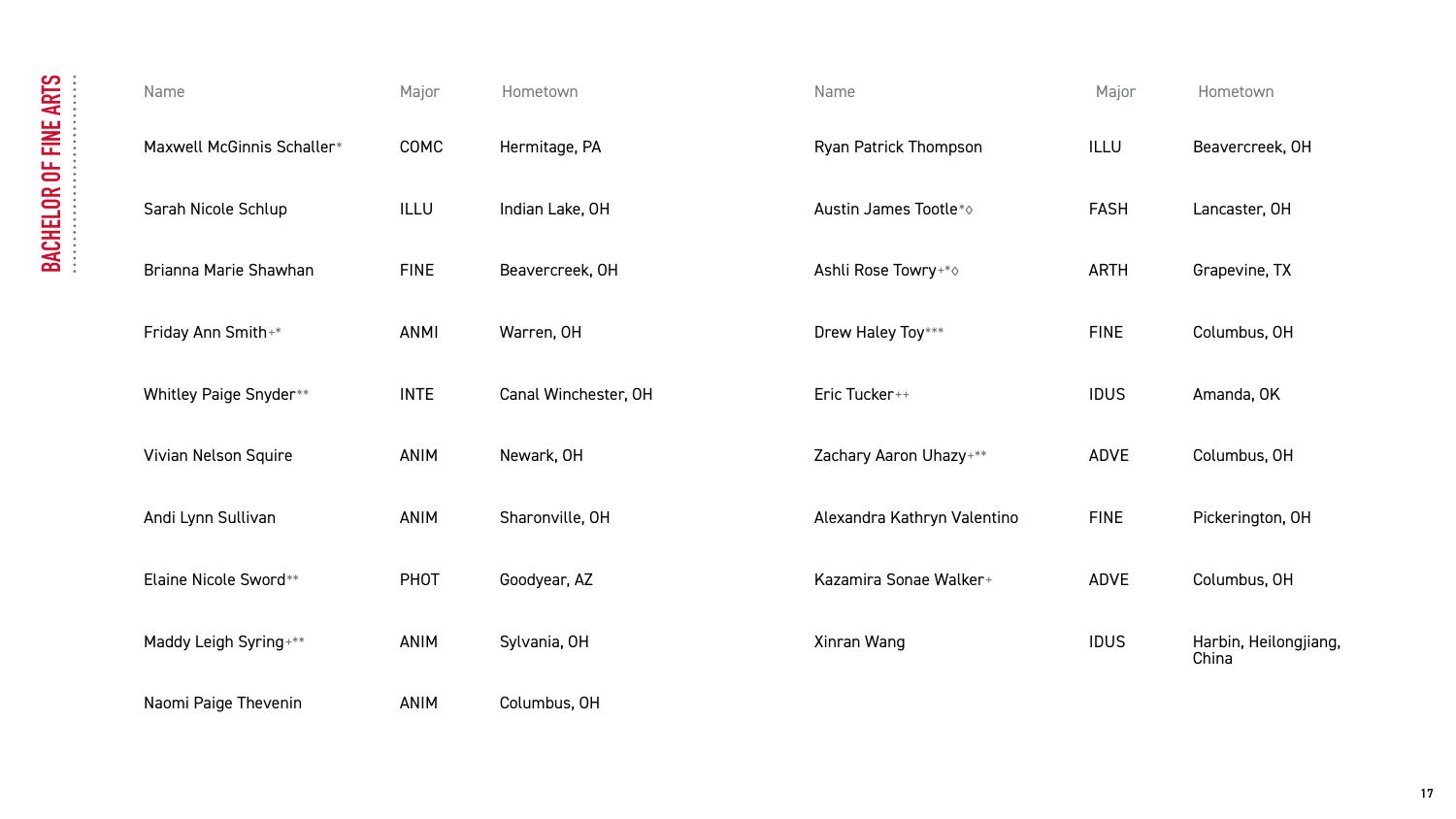| Name                        | Major       | Hometown                          | Name                       | Major       | Hometown                |
|-----------------------------|-------------|-----------------------------------|----------------------------|-------------|-------------------------|
| Wendy Wannasiwaporn**       | ANIM        | Bangkok, Thailand                 | Christopher Lloyd Wolford* | PHOT        | Beavercreek, OH         |
| Ashieana Nakala Lynn Ward   | ILLU        | Sandusky, OH                      | Virginia Marie Wooley***   | <b>ANIM</b> | Belvedere, OH           |
| Kai Taylor Webb             | <b>COMC</b> | Clevland, OH                      | Shannon Lorene Wright*     | ADVE        | Westerville, OH         |
| <b>Hailey Maree Webster</b> | ANIM        | Burlington, KY                    | Jenna Wu                   | ILLU        | Columbus, OH            |
| Nina Yvette Wells           | <b>PHOT</b> | Massillon, OH                     | Vivian Wu+                 | ADVE        | Columbus, OH            |
| Kaitlyn Nadine White        | <b>COMC</b> | South Euclid, OH                  | Joshua Peyton Young        | <b>ANIM</b> | New Albany, OH          |
| Peter K. White*             | <b>ILLU</b> | Columbus, OH                      | Hannah Makelsey Zanet+***  | <b>ANIM</b> | Brodhead, KY            |
| Alexis Nicole Williams***   | <b>IDUS</b> | Marysville, OH                    | Xinying Zhang+***          | ADVE        | Zhouning, Fujian, China |
| Tasha Katherine Williams*   | <b>ADVE</b> | Columbus, OH                      | Lindsey Anne Zucker**      | <b>INTE</b> | Columbus, OH            |
| Michelle Parwoto Wirono*    | <b>ILLU</b> | Surabaya, East Java,<br>Indonesia |                            |             |                         |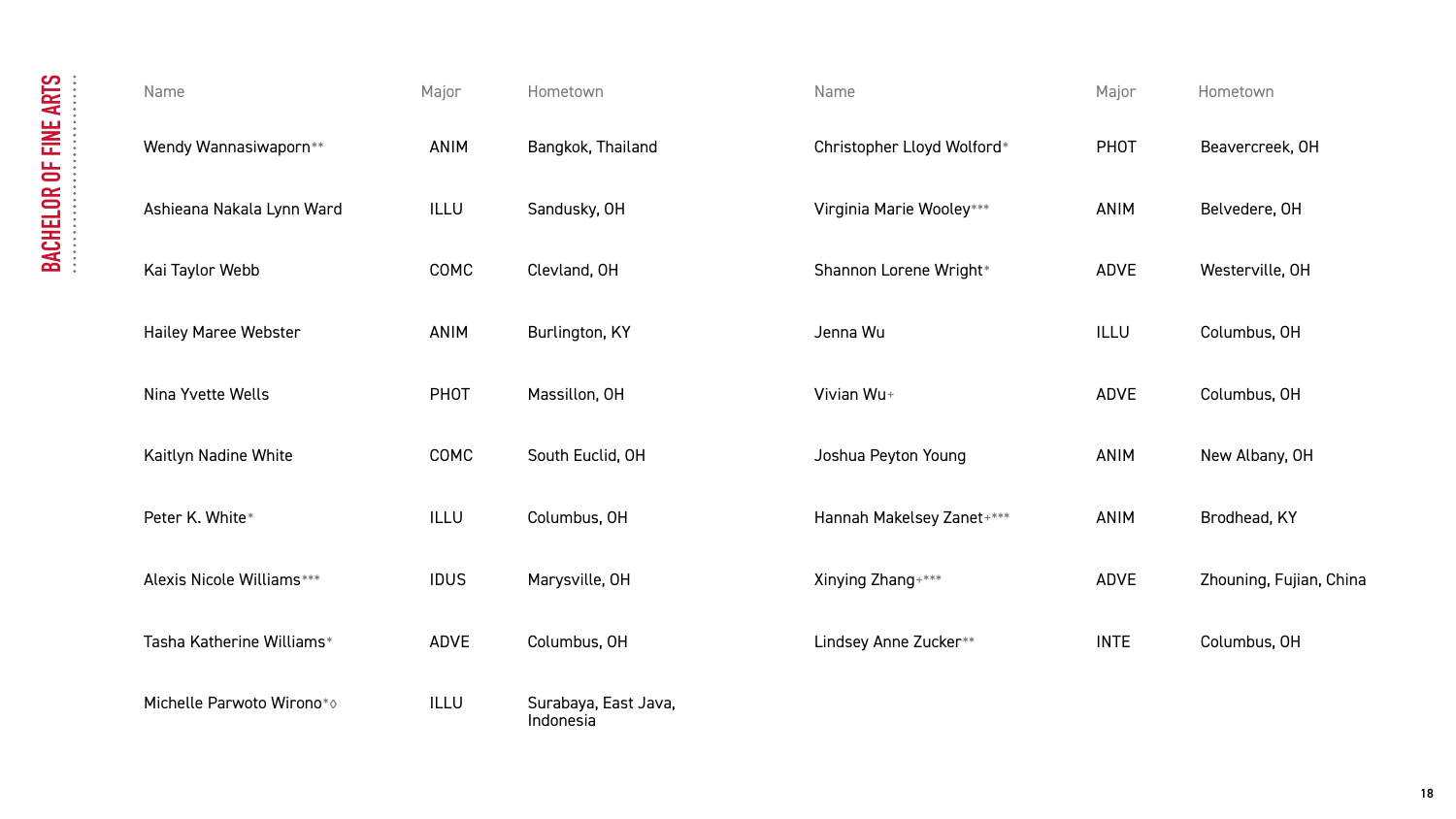19

#### **BOARD OF TRUSTEES**

Jeni Britton, Chair Susan D. Rector, Vice Chair Doug Klamfoth, Treasurer Saundra K. Schuster, Esq., Secretary John C. Beeler, Immediate Past Chair Michael Bongiorno Gil Cloyd Darci Congrove Robert E. Falcone, MD William Faust Corey Favor Leonard Hartman Leigh Householder Brett Kaufman Brian P. Kinzelman Urvi Patel Neil Shah

Michael Krouse Jana Litsey Pete Mattingly Timothy T. Miller A.J. Montero Jennifer Pick Tanisha Robinson Primus Suffren Jr. Andrew R. Summerfield Jonna Twigg R. Blane Walter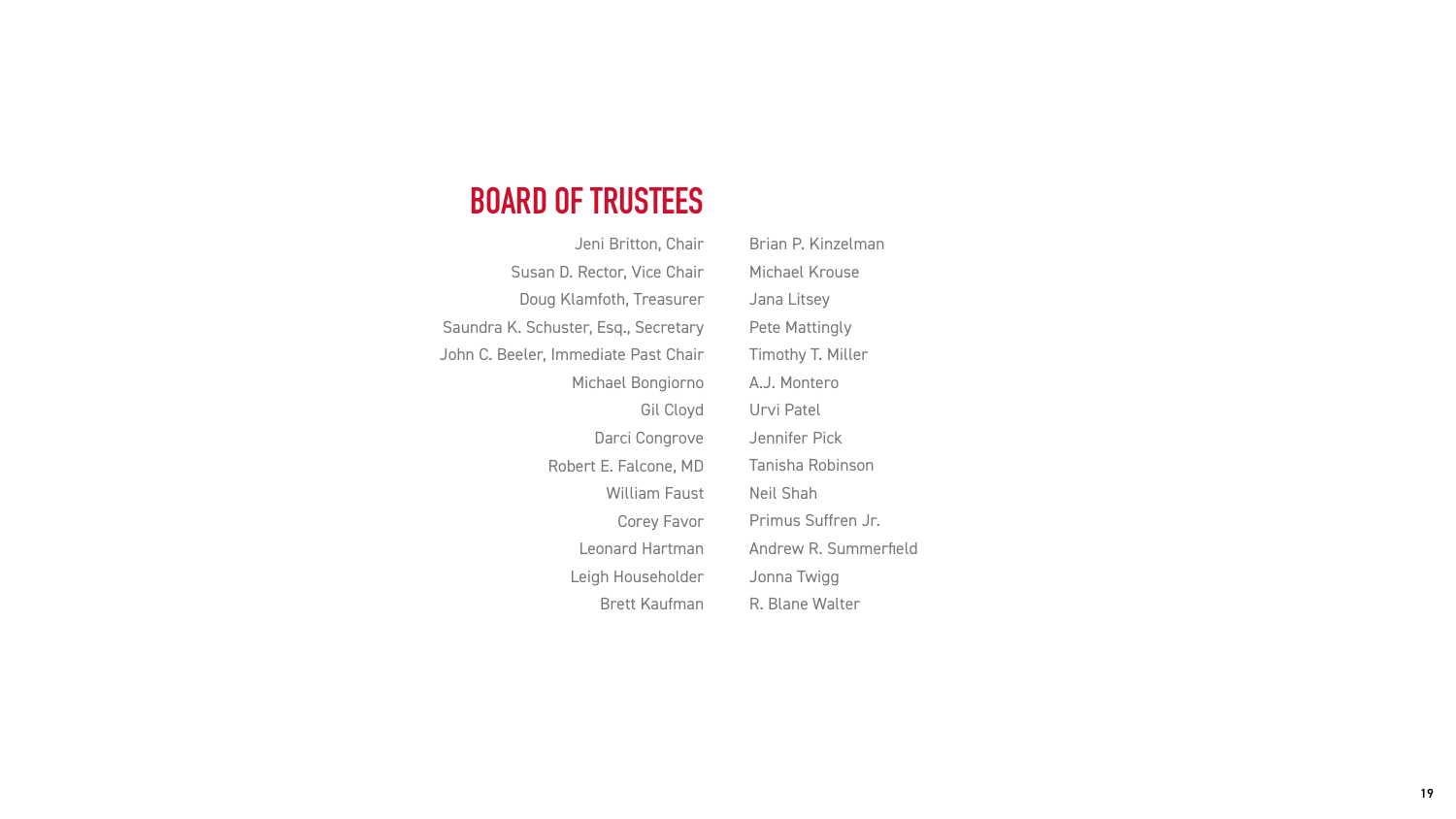# **PRESIDENT'S CABINET**

Dr. Melanie Corn President

> Julie Taggart Provost

Thomas Dotson Chief Financial Officer

Matt Gardzina Chief Information Officer

D. Jean Hester Vice President for Enrollment Management

Chris Mundell Vice President for Institutional Engagement

#### **DEAN'S COUNCIL**

Dr. Joshua Butts Dean of Faculty

Tom Gattis Dean of Undergraduate Studies

Athena Sanders Associate Vice President for Student Affairs & Dean of Students | Title IX Coordinator

Dr. Jennifer Schlueter Dean of Graduate Studies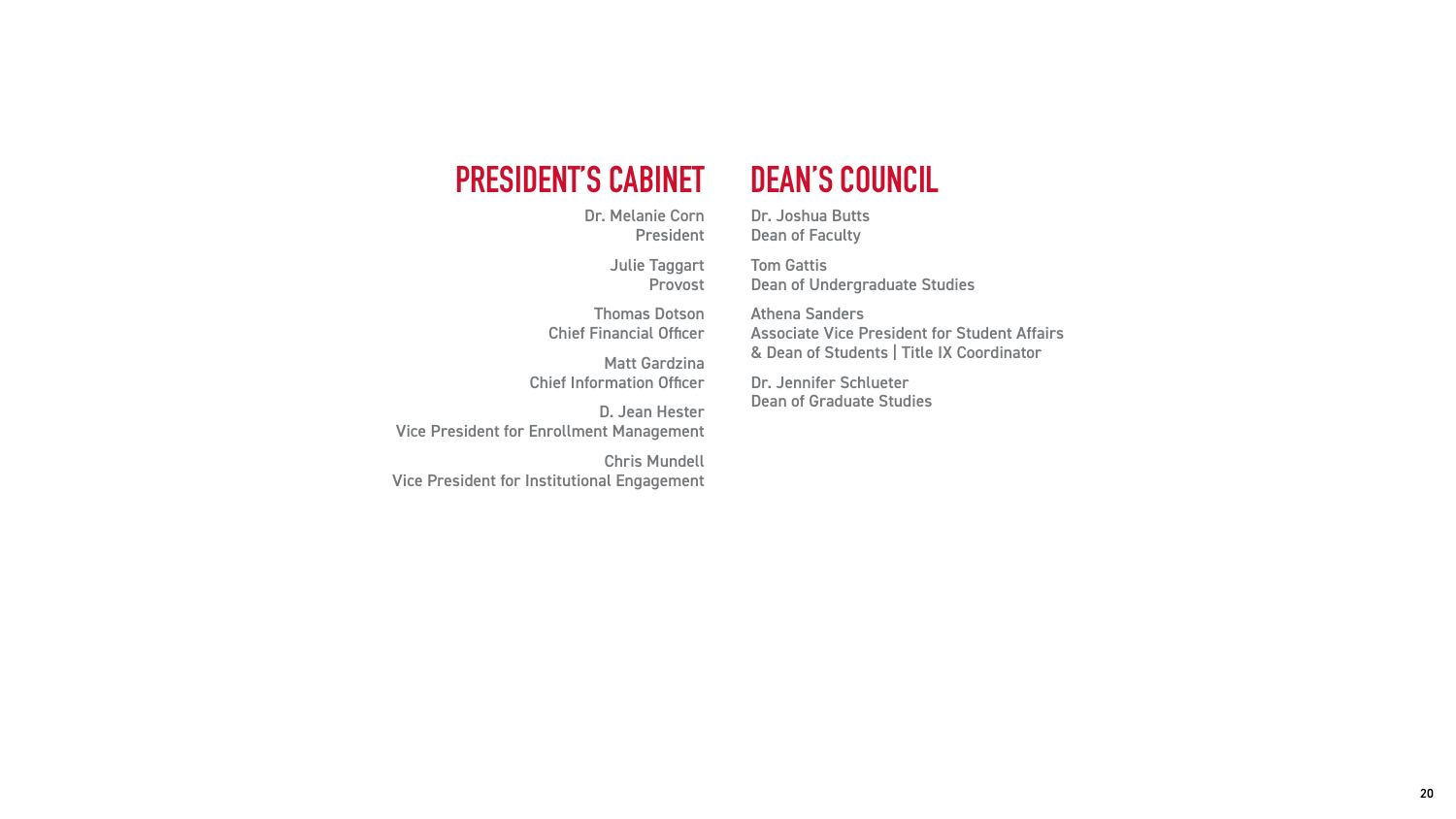#### **GRADUATE STUDIES**

Dr. Jennifer Schlueter, *Dean* **MASTER OF FINE ARTS** Julie Abijanac, *Acting Chair* David Cherry Rebecca Huntman Dr. Michael Kellner Dr. Jeannine Kraft Elaine Luttrull Kelly Malec-Kosak, *Chair*  Therese McCann Darren Lee Miller Charles Palmer Tim Rietenbach Dr. Jennifer Schlueter Sapna Singh

Charlotte Belland, *Chair* Mackenzie Bigley Tara DeFrancisco David DelBianco Andrew Friz Steven Hubbard Elizabeth Keegan Nikki Lemon Jason Mowry Tyler Newby Ron Price Rance Rizzutto Lucie Shearer Jamarr Threatt Allie Vanaman Jonathan Welch **FASHION DESIGN** Patricia Carlos Rachel Cass-Kauser Suzanne Cotton, *Chair* Celeste Malvar-Stewart Audrey Nicolas

Erica Rodney Cheryl Steele Suzanne Westrick **FILM & VIDEO** Cristyn Allen-Steward Jordan Bell Dem Lashawn Keilu Nella Citino, *Chair* Dylan Dyer Chris Freeman Stephanie Greegor Robin Gulcher William X. Lee Kingsley Nyarko Alexandra Stoia Pamela Theodotou **FINE ARTS** Elham Bayati Carol Griffith Bethany James John Kortlander Kathy McGhee, *Chair*

#### **FACULTY**

#### **UNDERGRADUATE STUDIES**

Tom Gattis, *Dean* **ADVERTISING & GRAPHIC DESIGN** Brandon Ballog David Bennett Joshua Bodman, *Chair* Brice Bunner Mark Burleigh Elliot Cennamo Shane Cornell Alenka De Los Rios Tim Frank Melissa Jackson James Lutz Matthew Mohr David Schirtzinger Aaron Searles Lydia Stutzman **ANIMATION** Nathan Adams Vincent Alexander Francis Amisola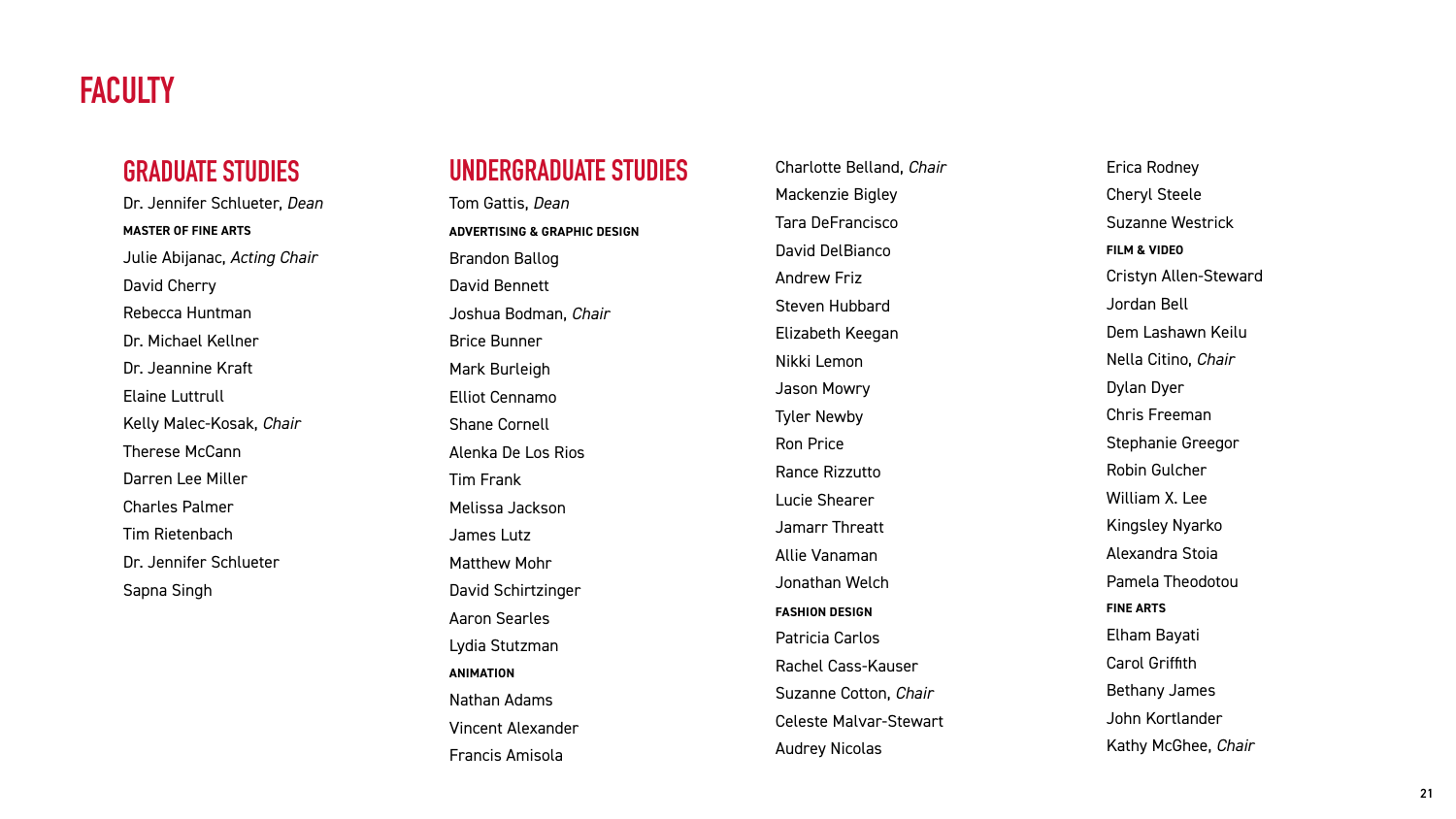#### **PHOTOGRAPHY** Brad Feinknopf Hiroshi Hayakawa Geren Heurtin Helen Hoffelt Darren Lee Miller, *Chair* Christiana Paolucci Jordanne Renner Duncan Snyder Claire Wiedman **STUDIO ART WITH AN EMPHASIS I N THE HISTORY OF ART & VISUAL CULTURE** Kristen Adams Dr. Carol Boram-Hays Kristen Brown Dr. Catherine Cupps Jennifer Evans Dr. Katherine Hammond Jessie Horning Kasey Jones Joanne Kesten Clayton Kindred

Dr. Robert Knotts Dr. Jeannine Kraft, *Chair* Dr. Aaron Petten Ann Shifflet Paige Shouvlin Sapna Singh Hannah Slater Elizabeth Trapp

#### **CORE STUDIES**

Lori Faist, *Director*  **CORE STUDIO** Melanie Albertson Amy Cubberly-Yeager Katie Davis Lori Faist Jacquelyn Fishburne Katheryn Fisher Alice Frenz Quintin Gleim Eric Homan Dr. Michael Kellner

#### **FACULTY**

Meredith Swortwood Benjamin Towle Nathaniel Underwood Brian Williams **INDUSTRIAL DESIGN** Jeffery Accursi David Burghy Tom Gattis Ludwin Mora Gregory Thune, *Chair* John Youger **INTERIOR ARCHITECTURE & DESIGN** Kelly DeVore, *Chair*  Joshua Hostetler Tim Jones Elizabeth Leidy Dan Mayer Joanna Rogers Maurshell Stokes Charmaine Sutton, *Acting Chair* Lara Alsoudani Weeks Jeff Wietryzkowski

Danielle Julian Norton Nate Ricciuto Gloria Shows Kaname Takada **ILLUSTRATION** Melanie Albertson John Cairns Maria Carluccio Emmalyn Gennis Thom Glick David Groff Amanda Ho Joseph Kovach Laurenn McCubbin, *Chair*  Julian Lee Richard McKinley Chris A. Morris Evangelia Philippidis Tiarra Ramey Mark Riedy Amanda Root-Thompson Lucie Shearer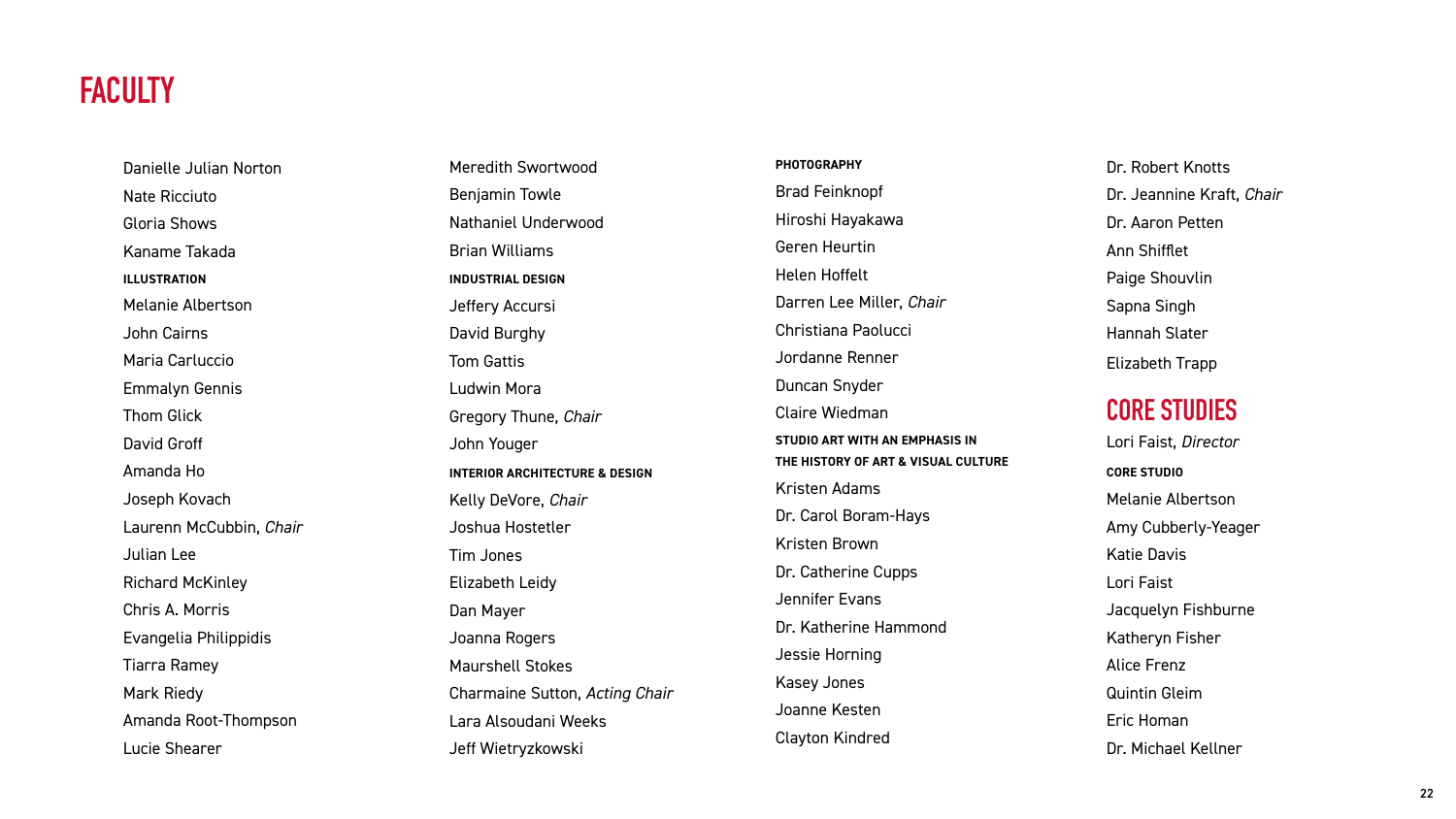Sapna Singh Hannah Slater Elizabeth Trapp **SCIENCE & SOCIAL SCIENCE** Erica Brumbaugh Tessa Carrel Dr. John Donahue Elizabeth Douglas Franchesca Druggan Nemat Khalil Karsten Look Johnna Miska Terry Monnett Cheri Sayavong Ann Shifflet Dr. Jeremy Stoll, *Dept. Head* **WRITING, LITERATURE & PHILOSOPHY** Dr. Sierra Austin Dr. Steven Brown Dr. Joshua Butts Wendy Chrisman Babette Cieskowski

Thomas Davis Margaret DiVito Dr. Adam Gellings Irmak Ertuna Howison Dr. Rebecca Huntman Dr. Lesley Jenike Dr. Sophia Kartsonis Negesti Kaudo Patrick Lay Robert Loss, *Dept. Head* Darren Lee Miller Dr. Matthew Mitchem Mariana Montini Christopher J. Morris Joseph Pigg Emily Rials Mar Romasco-Moore Edgar Singleton Dr. Pablo Tanguay Terrance Wedin

#### **FACULTY**

Johnna Miska Henry Park Jonathan Politi Jason Rawls Dr. James Sharvin Alexandra Stoia **HISTORY OF ART & VISUAL CULTURE** Kristen Adams Dr. Carol Boram-Hays Kristen Brown Dr. Catherine Cupps Jennifer Evans Dr. Katherine Hammond Jessie Horning Kasey Jones Joanne Kesten Clayton Kindred Dr. Robert Knotts Dr. Jeannine Kraft, *Chair* Dr. Aaron Petten Ann Shifflet Paige Shouvlin

Emma Kindall Andrew McCauley Evangelia Philippidis Amanda Root-Thompson Maurshell Stokes Grace Strattan Jamarr Threatt Nathaniel Underwood Ernest Viveiros Samuel Wagner Alfredo Weeks

#### **LIBERAL ARTS**

Dr. Jeremy Stoll, *Director* **ENGLISH AS A SECOND LANGUAGE** Dr. Sonya Fix, *Dept. Head* Mariko Kain **BUSINESS, MATH & ENTREPRENEURSHIP** Dr. Beth Bollenbacher Dr. Sonya Fix, *Interim Dept. Head* Elena Gamova Andrew Havens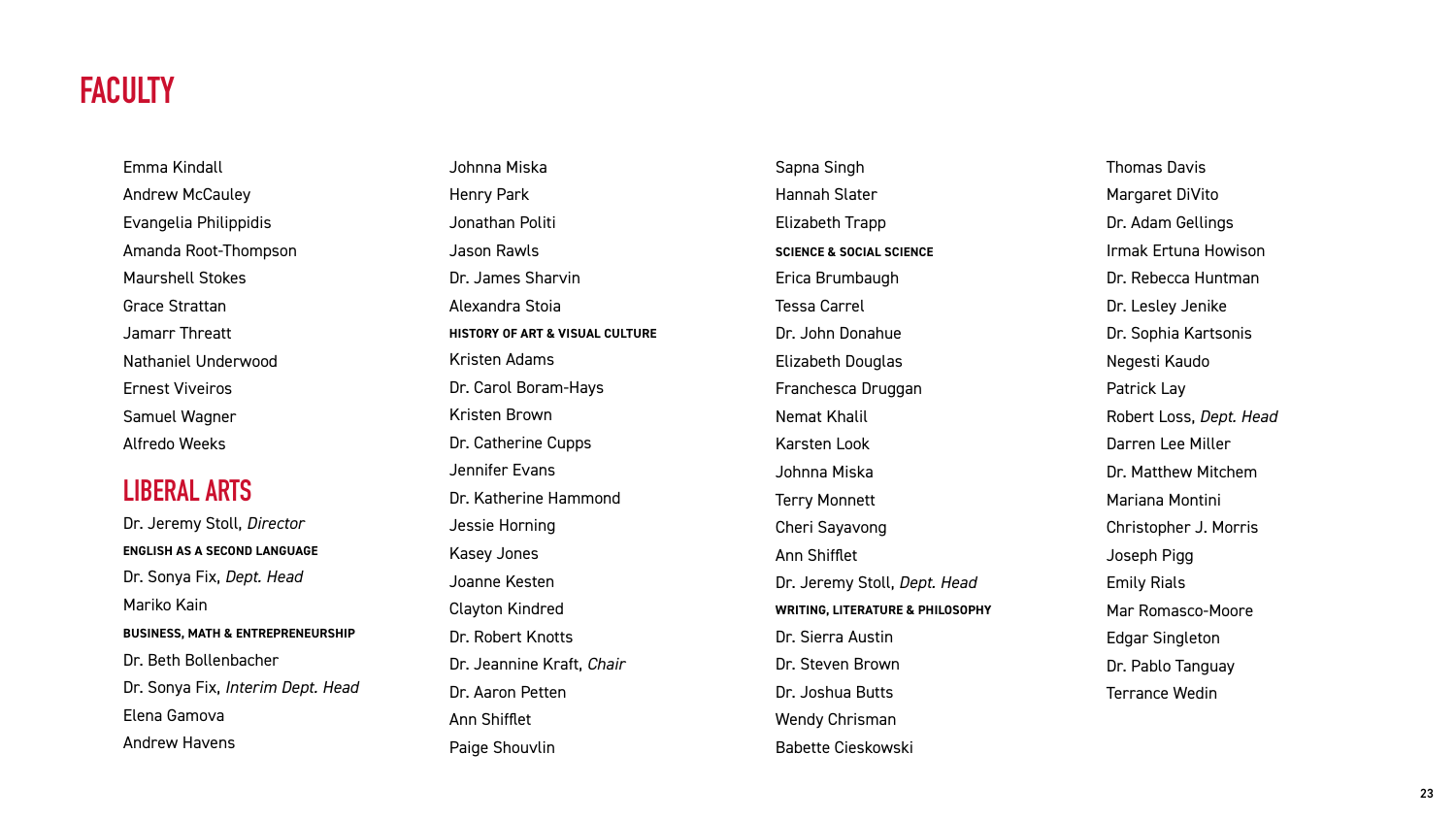# **THE ACADEMIC REGALIA COLUMBUS COLLEGE OF ART & DESIGN**

Academic apparel is a tradition in higher education dating back to the Middle Ages in Europe. The gown and hood provided warmth for scholars and clerics in unheated buildings. Over time, academic apparel for European institutions evolved into a complex code of dress for students and faculty.

CCAD follows the academic regalia code outlined by the American Council of Education. Gowns for the bachelor's degree are black; CCAD selected red for master's degree recipients. Both are untrimmed and made from earth-friendly material.

The color of the lining of the hood indicates the institution where an individual received his or her degree. The color of the edging of the hood and the tassel indicate the subject for the degree.

CCAD's bachelor's and master's hoods are lined in red, the official school color. The binding or edging of the hood is brown velvet or velveteen (representing a bachelor's in Fine Arts or Architecture), two inches wide for the bachelor's and three inches wide for the master's degree. Black mortarboards are worn for undergraduate degrees and red for graduate degrees. Tassels are brown, representing Fine Arts or Architecture. Honor cords are given in gold for outstanding seniors: silver for cum laude (3.4 to 3.59 GPA), teal for magna cum laude (3.6 to 3.79 GPA), red for summa cum laude (3.8 GPA and above), and white for honors students. In addition, honors students receive gold medallions.

Columbus College of Art & Design teaches undergraduate and graduate students in the midst of a thriving creative community in Columbus, Ohio. Founded in 1879, CCAD is one of the oldest private art and design colleges in the United States, offering 11 Bachelor of Fine Arts programs, as well as two graduate programs: a Master of Fine Arts and a Master of Professional Studies.

Graduate degrees include the Master of Fine Arts in Visual Arts and the Master of Professional Studies in Retail Design. Bachelor of Fine Arts degrees are available in Advertising & Graphic Design, Animation, Comics & Narrative Practice, Fashion Design, Film & Video, Fine Arts, Game Art & Design, Illustration, Industrial Design, Interior Architecture & Design, and Photography. To meet the requirements of CCAD's accrediting body and the Ohio Department of Education, students complete programs of study that include traditional academic coursework in general studies as well as extensive studio coursework.

CCAD's campus is located in the Discovery District area of downtown Columbus, so named for the many arts, cultural, and educational institutions located in the district. The campus is within walking distance of the Columbus Museum of Art, the Columbus Metropolitan Library, the Topiary Garden, and the Ohio Statehouse.